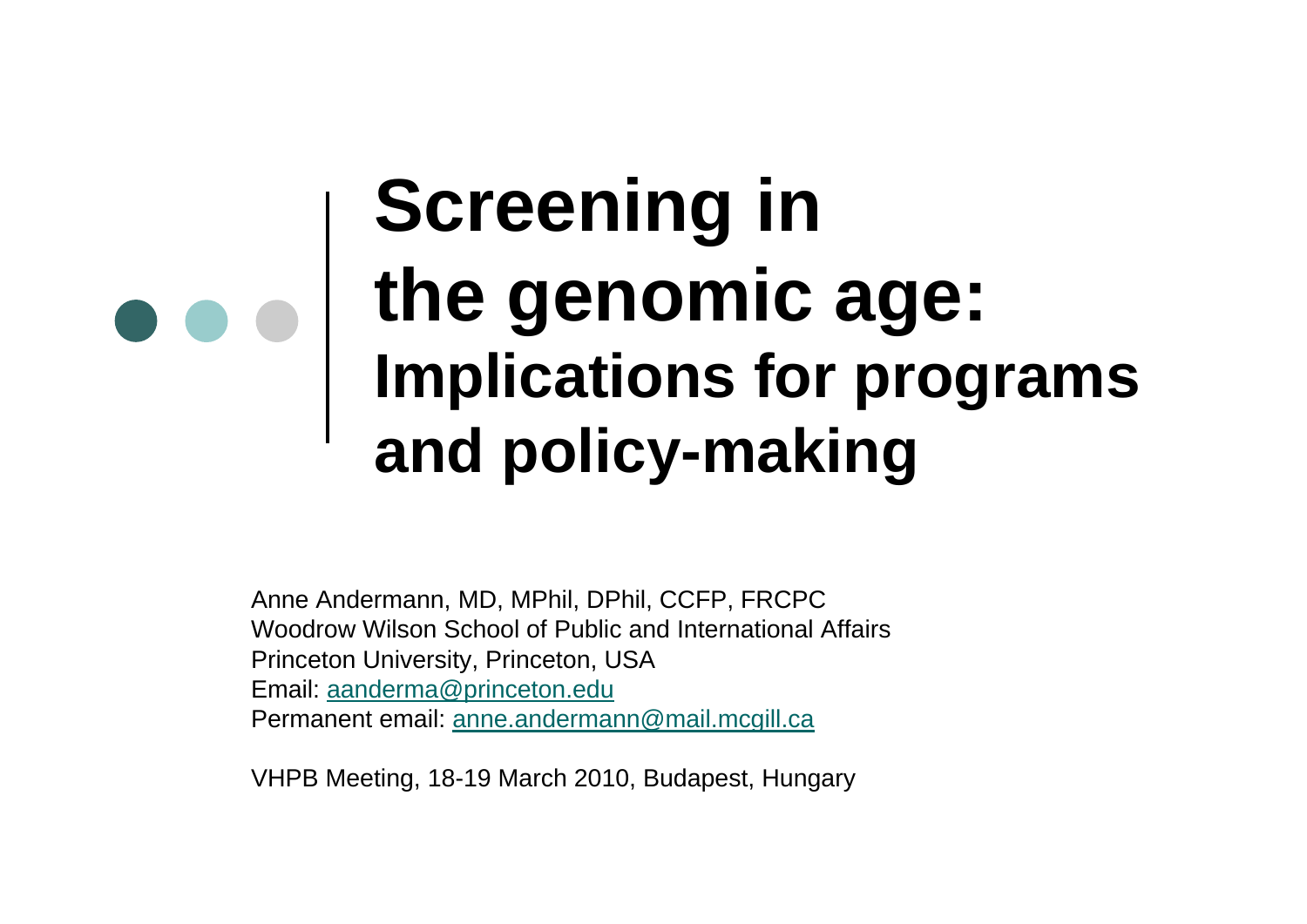

#### | **Section 1**

• Classic and emerging screening criteria

#### | **Section 2**

• Perennial challenges in policy-making

#### | **Section 3**

• Hepatitis screening recommendations

#### | **Section 4**

• Decision guide for population screening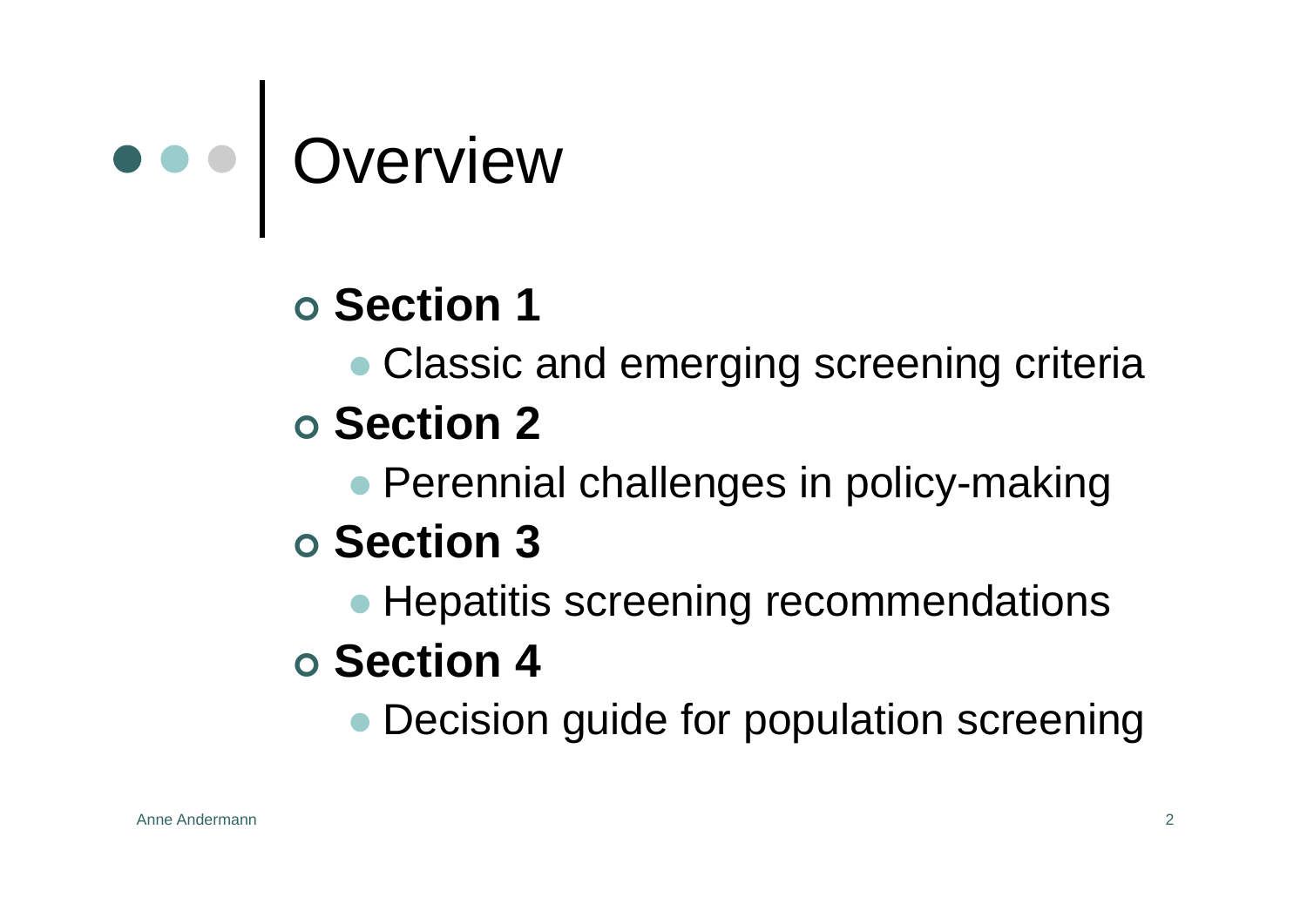

#### Classic and emerging screening criteria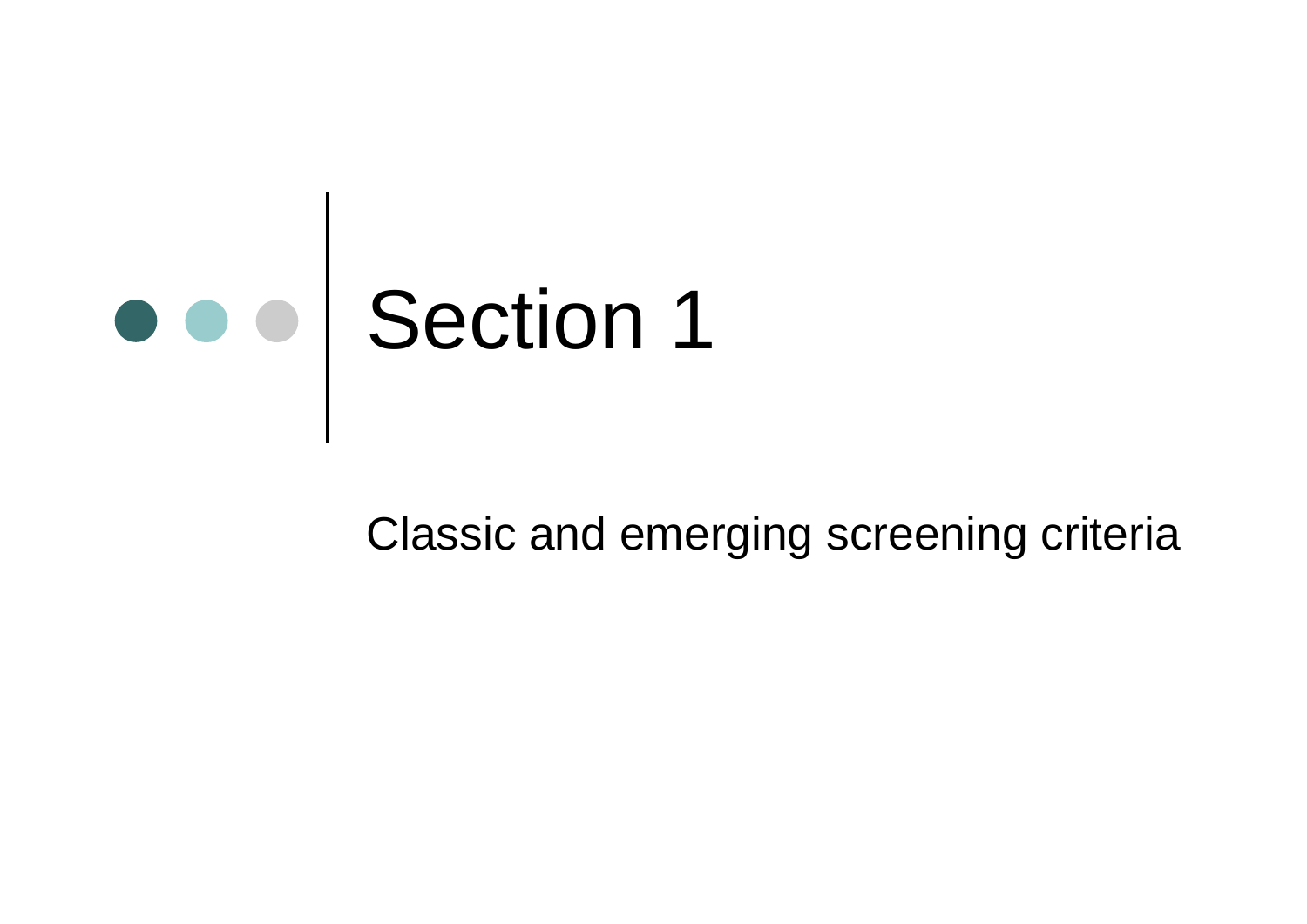## How to decide whether or not to introduce screening?

o Due to the complexity involved in screening policy-making, many advocate the use of criteria

• The Wilson and Jungner criteria have long been considered the gold standard

http://whqlibdoc.who.int/php/WHO\_PHP\_34.pdf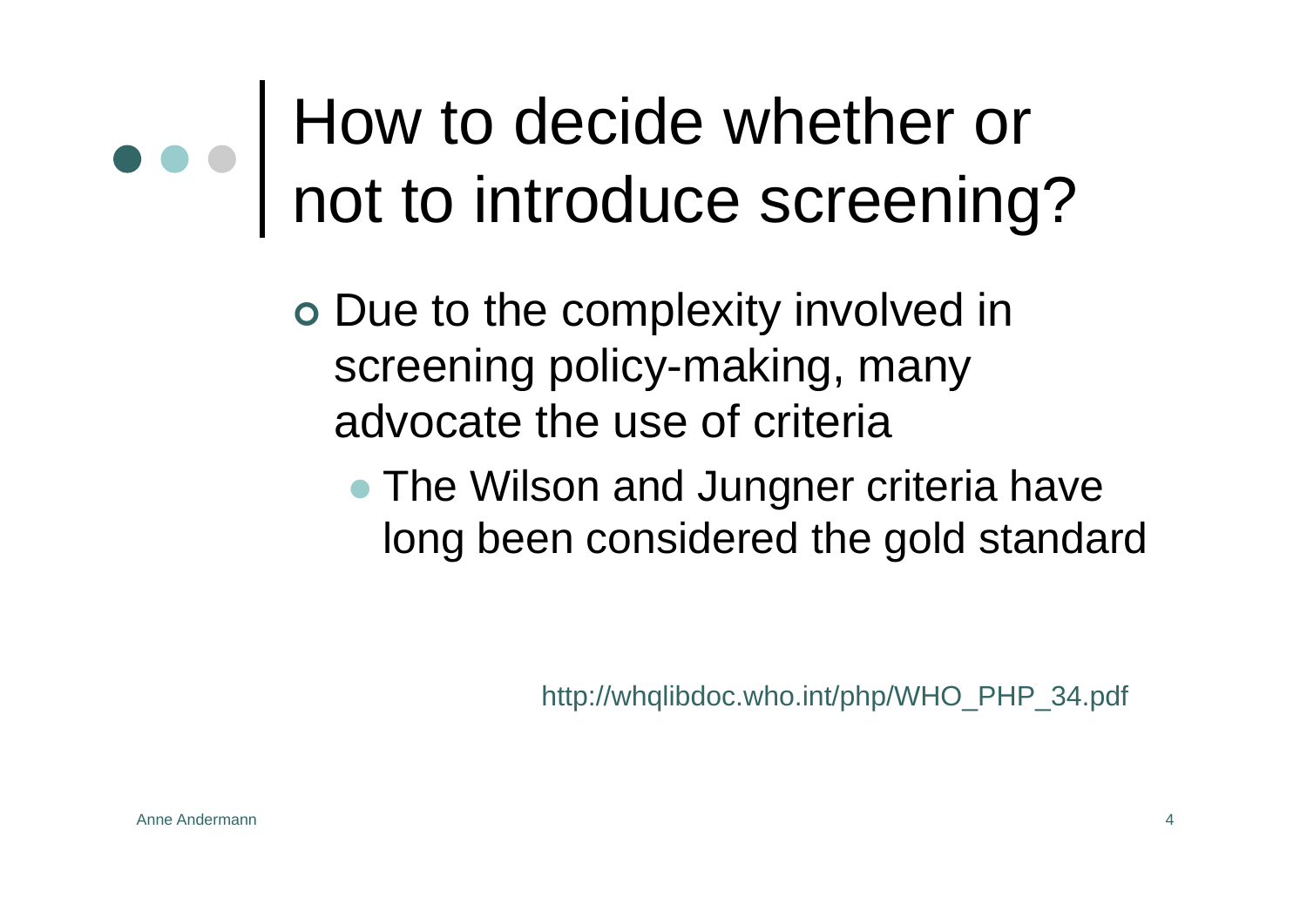# Classic criteria (1968)

#### Box 1. Wilson and Jungner classic screening criteria<sup>1</sup>

- The condition sought should be arrimportant health problem
- There should be an accepted treatment for patients with recognized disease. 2.
- Facilities for diagnosis and treatment should be available. 3.
- There should be a recognizable atent or early symptomatic stage
- There should be a suitable test or examination. 5.
- The test should be acceptable to the population. 6.

Anne Andermann

- The natural history of the condition, including development from latent to declared disease, should be adequately understood.
- There should be an agreed policy on whom to treat as patients. 8.
- The cost of case-finding (including diagnosis and treatment of patients diagnosed) should be 9. economically balanced in relation to possible expenditure on medical care as a whole.

<u>5 - Jan James James James James James James James James James James James James James James James James James</u>

10. Case-finding should be a continuing process and not a "once and for all" project.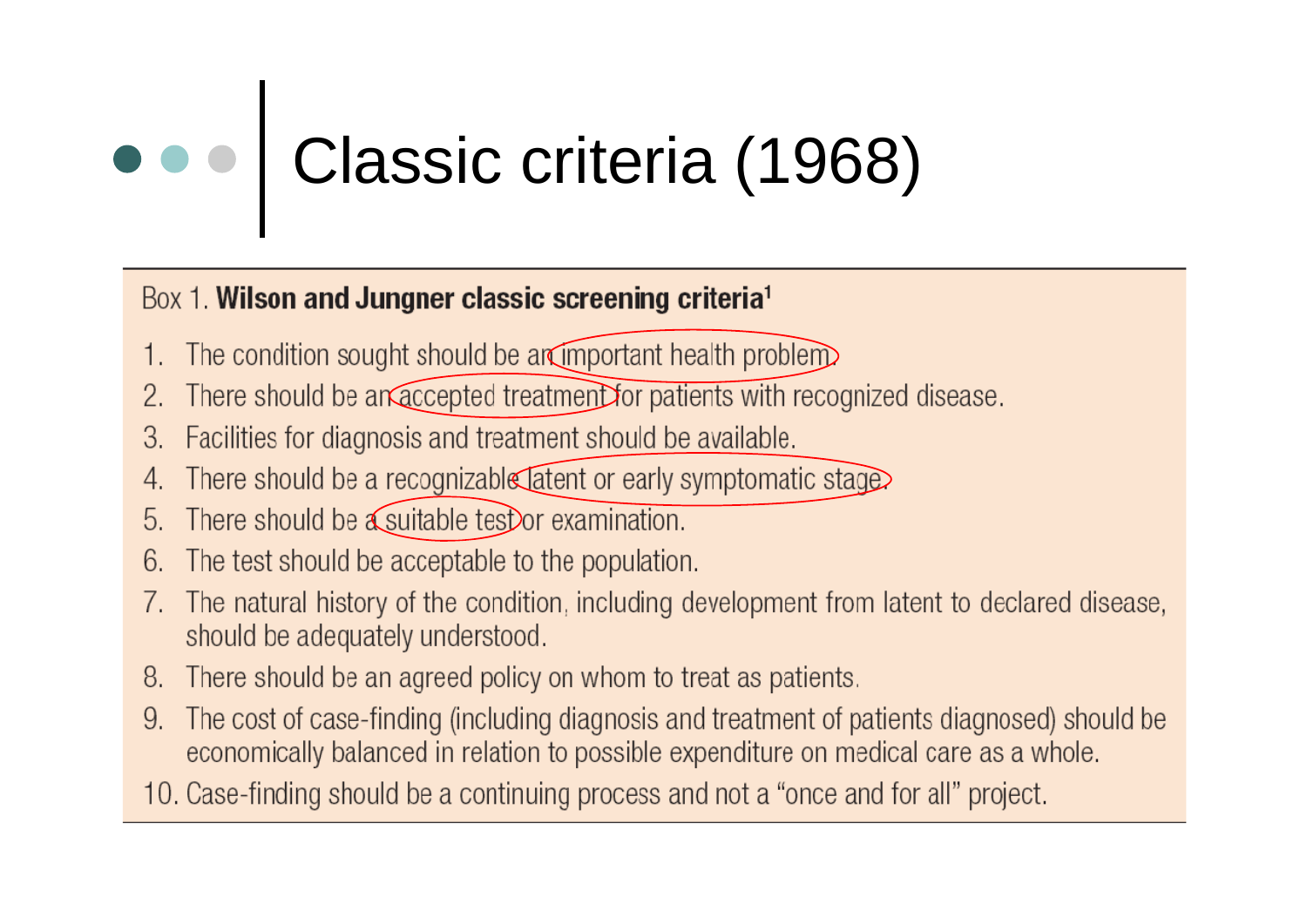## Changing times

o A growing number of approaches to screening policy-making exist based on many different sets of criteria

- Most are variations of classic criteria
- New criteria reflect emerging trends
	- Non-paternalism
	- Evidence-based decisions
	- Results based management

http://www.who.int/bulletin/volumes/86/4/07-050112.pdf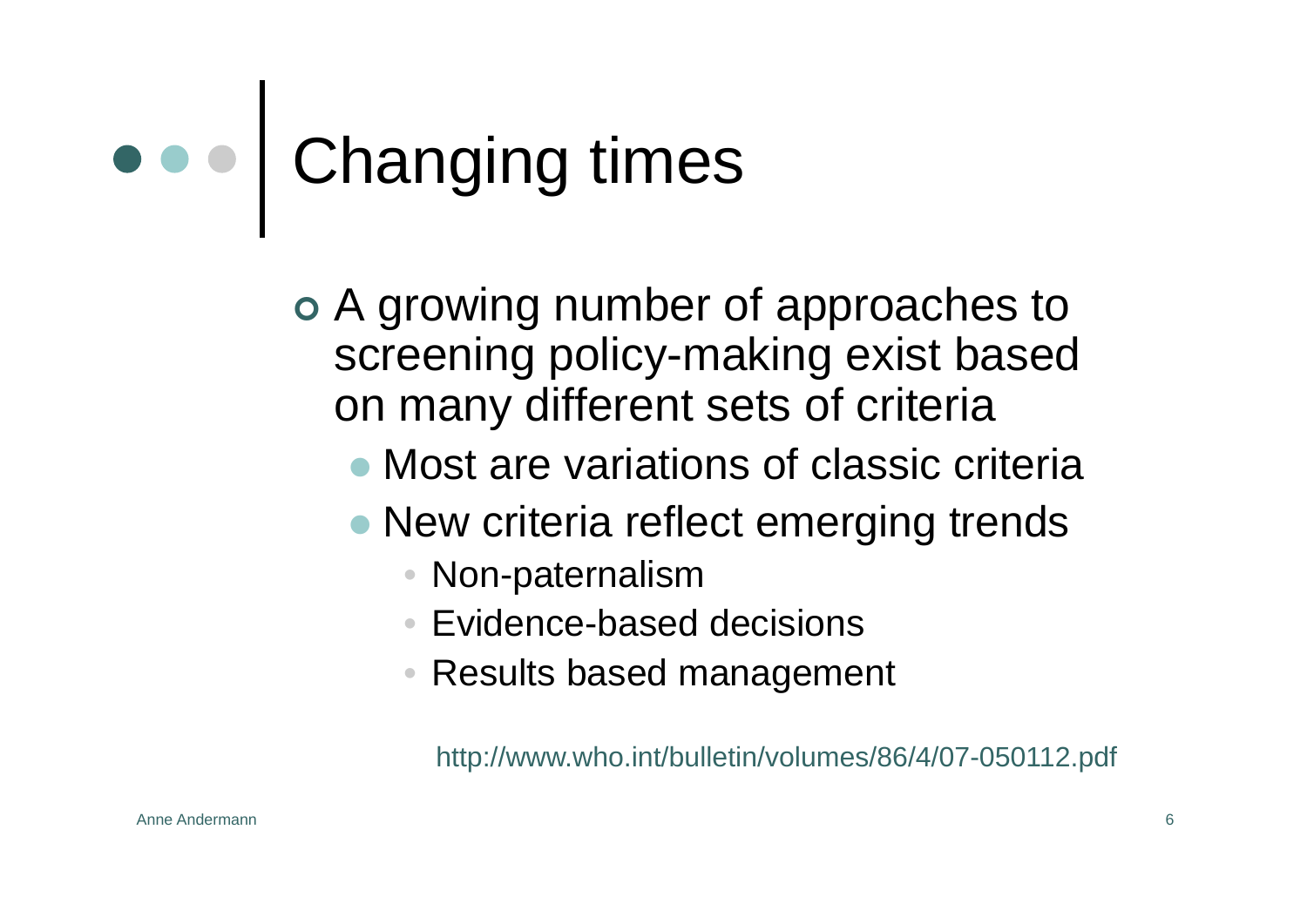## **DOO** Emerging criteria over 40 years

#### Box 2. Synthesis of emerging screening criteria proposed over the past 40 years

- The screening programme should respond to a recognized need.
- The objectives of screening should be defined at the outset.
- There should be a defined target population.

Anne Andermann

- There should be scientific evidence of screening programme effectiveness.
- The programme should integrate education testing, clinical services and programme management.
- There should be quality assurance, with mechanisms to minimize potential risks of screening.
- The programme should ensure informed choice, confidentiality and respect for autonomy.
- The programme should promote equity and access to screening for the entire target population.

<u>77 - Johann Stoff, amerikan bestemanns foar it ferskearre fan de ferskearre fan de ferskearre fan de ferskear</u>

- Programme evaluation should be planned from the outset.
- The overall benefits of screening should outweigh the harm.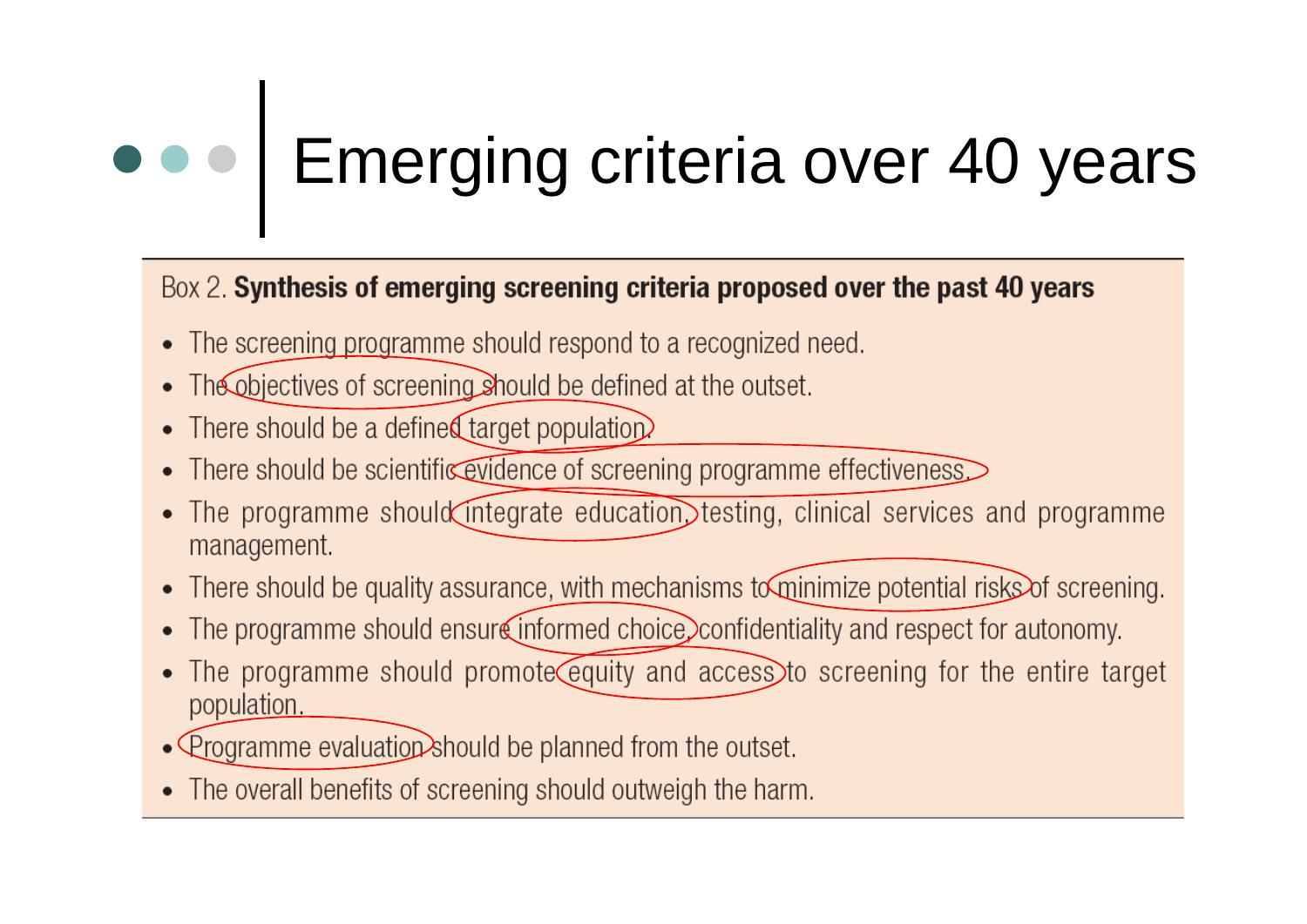## Screening policy-making is an iterative process

o Cannot be reduced to a list of 10 criteria o Requires the consideration of:

- Multiple issues
- Multiple perspectives
- Multiple types of evidence

o Ethical considerations are inherently embedded into the decisions made

Perennial challenges in screening policy-making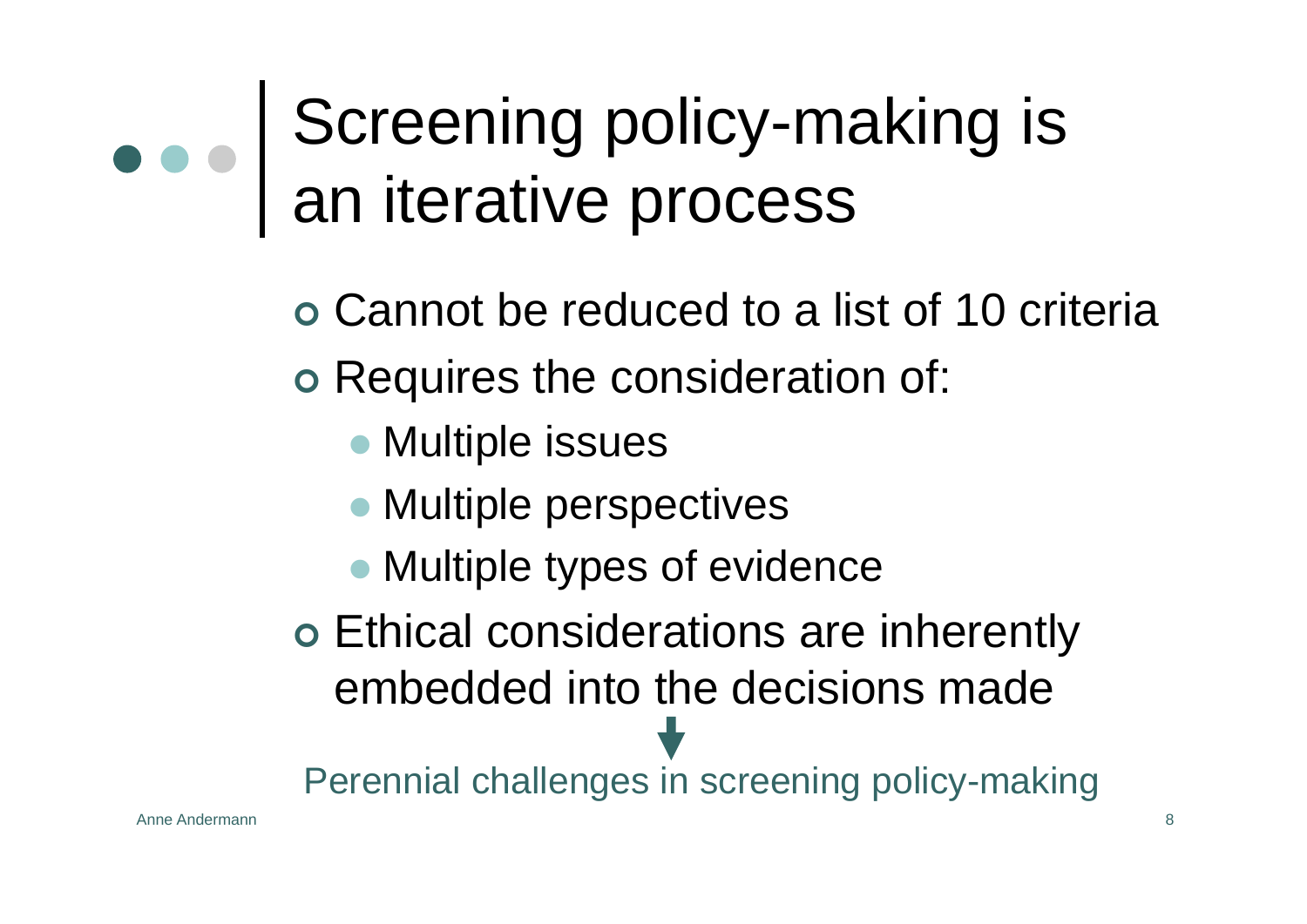

#### Perennial challenges in policy-making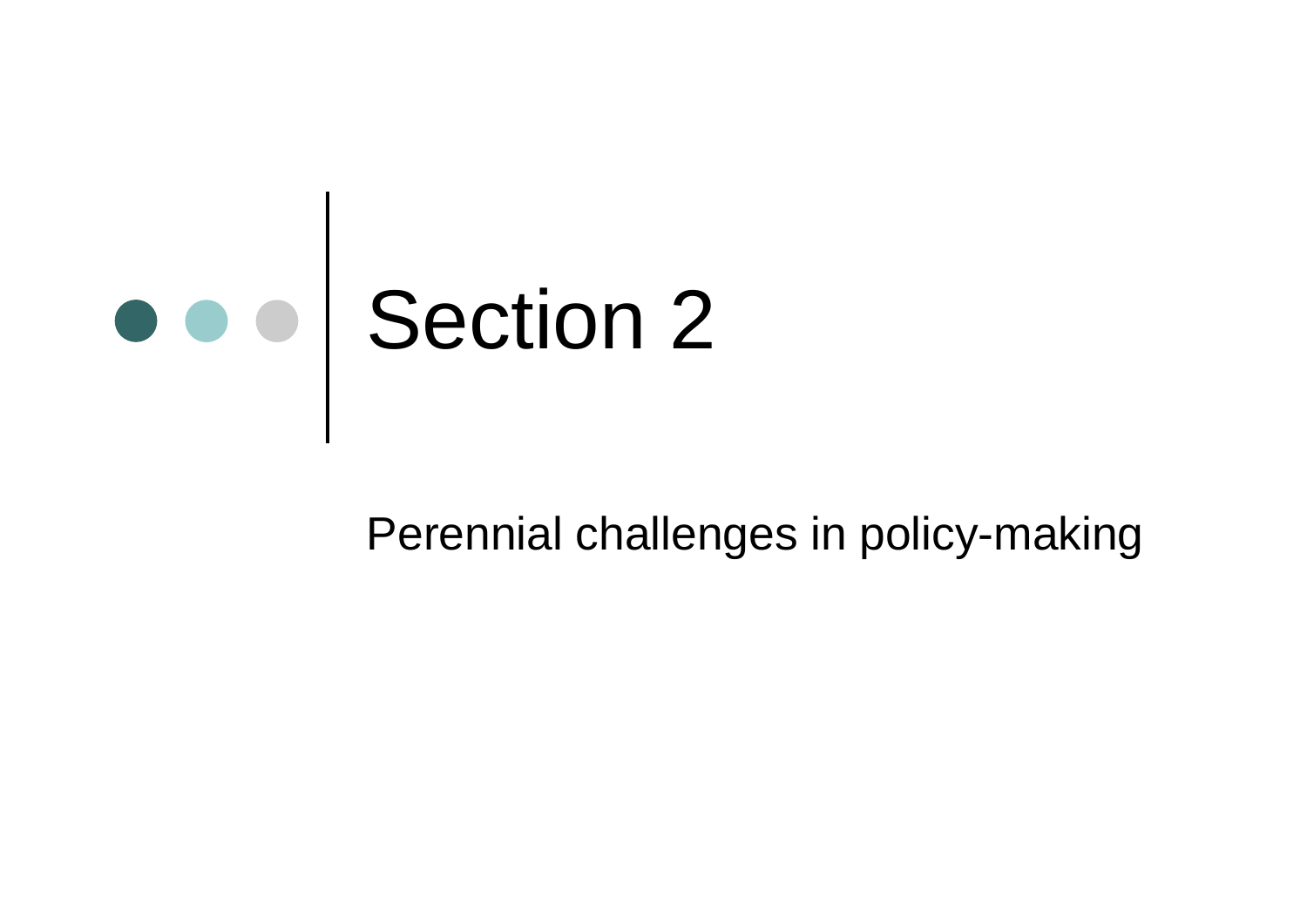### Screening policy-making raises many complex questions

- 1.Does screening provide an added benefit?
- 2.Do the benefits outweigh the harms?
- 3. Can the benefits be realized in this context?
- 4.Is screening worth the opportunity costs?
- 5. Which perspectives are used to decide?
- 6. What evidence is needed to decide?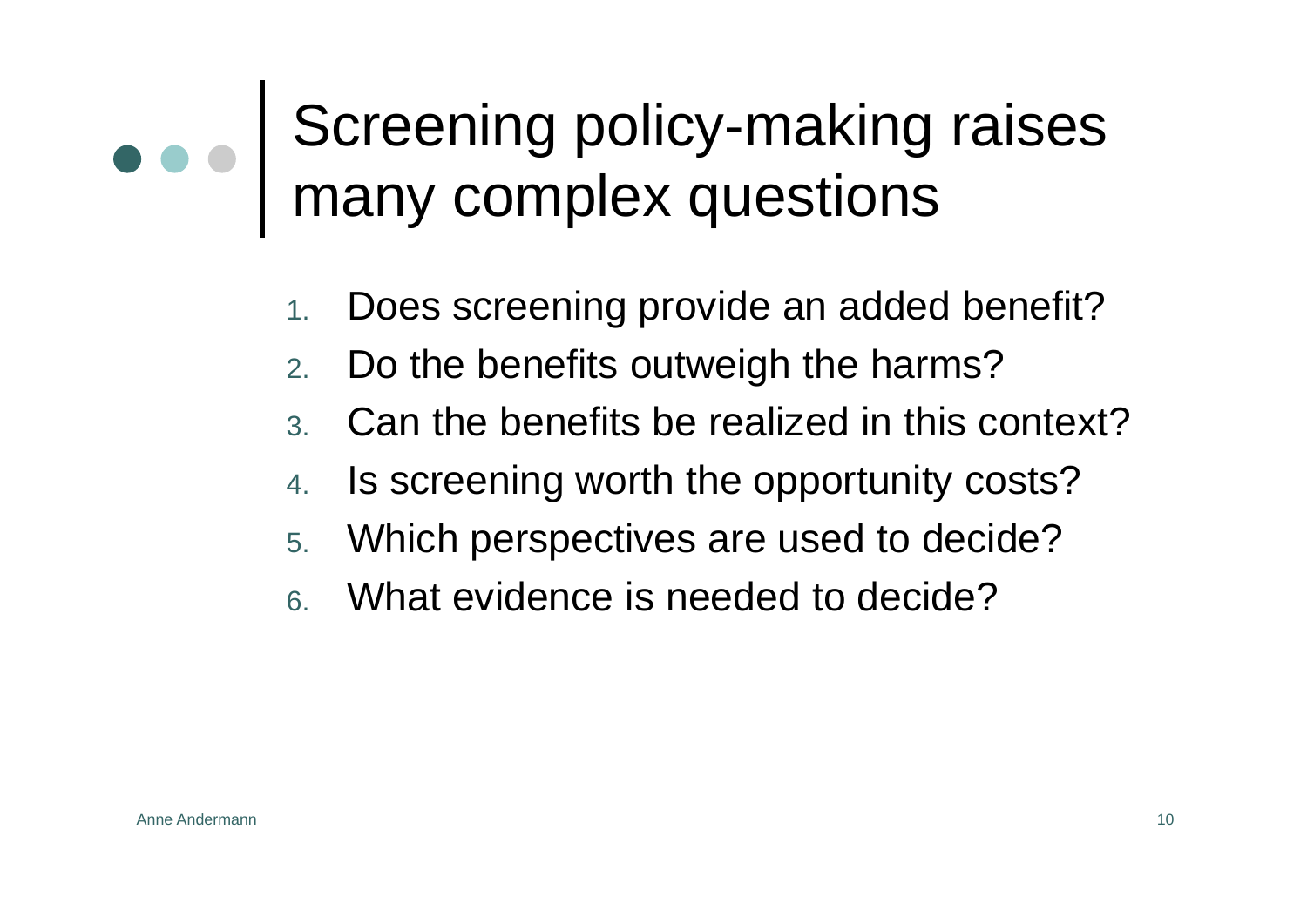## 1. Does screening provide an added benefit?

- | Classical benefits:
	- $\bullet$  Early diagnosis and treatment leading to reductions in morbidity and mortality
- o Expanding notions of benefit:
	- More informed reproductive choices
	- Shorter diagnostic odyssey (controversial)
- o Added benefit as compared to:
	- The status quo (e.g. routine clinical care)
	- Other screening strategies (e.g. other target)
	- Non-screening alternatives (e.g. 1° prevention)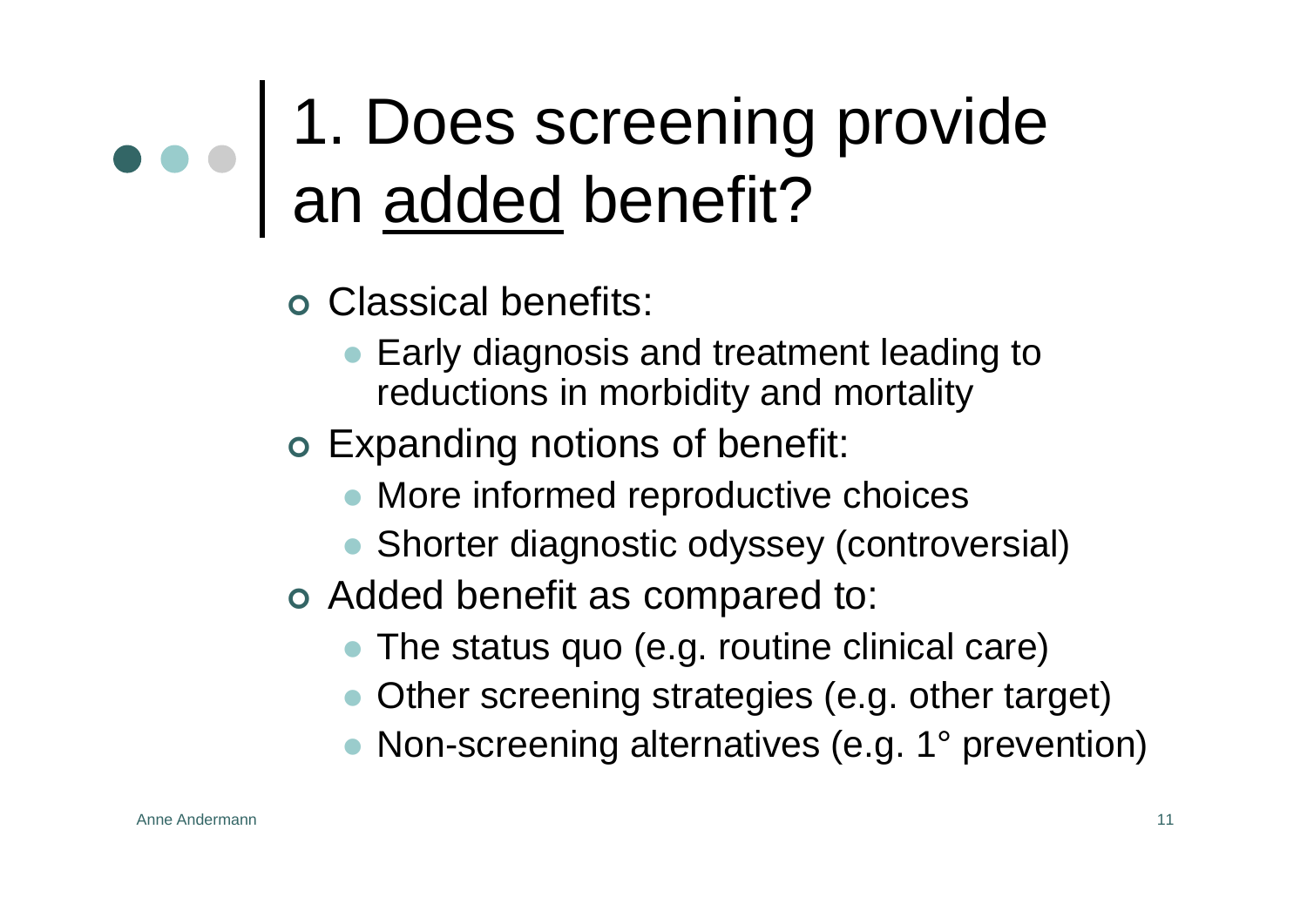## Screening is just one strategy among many

#### o Strategies for improving population health

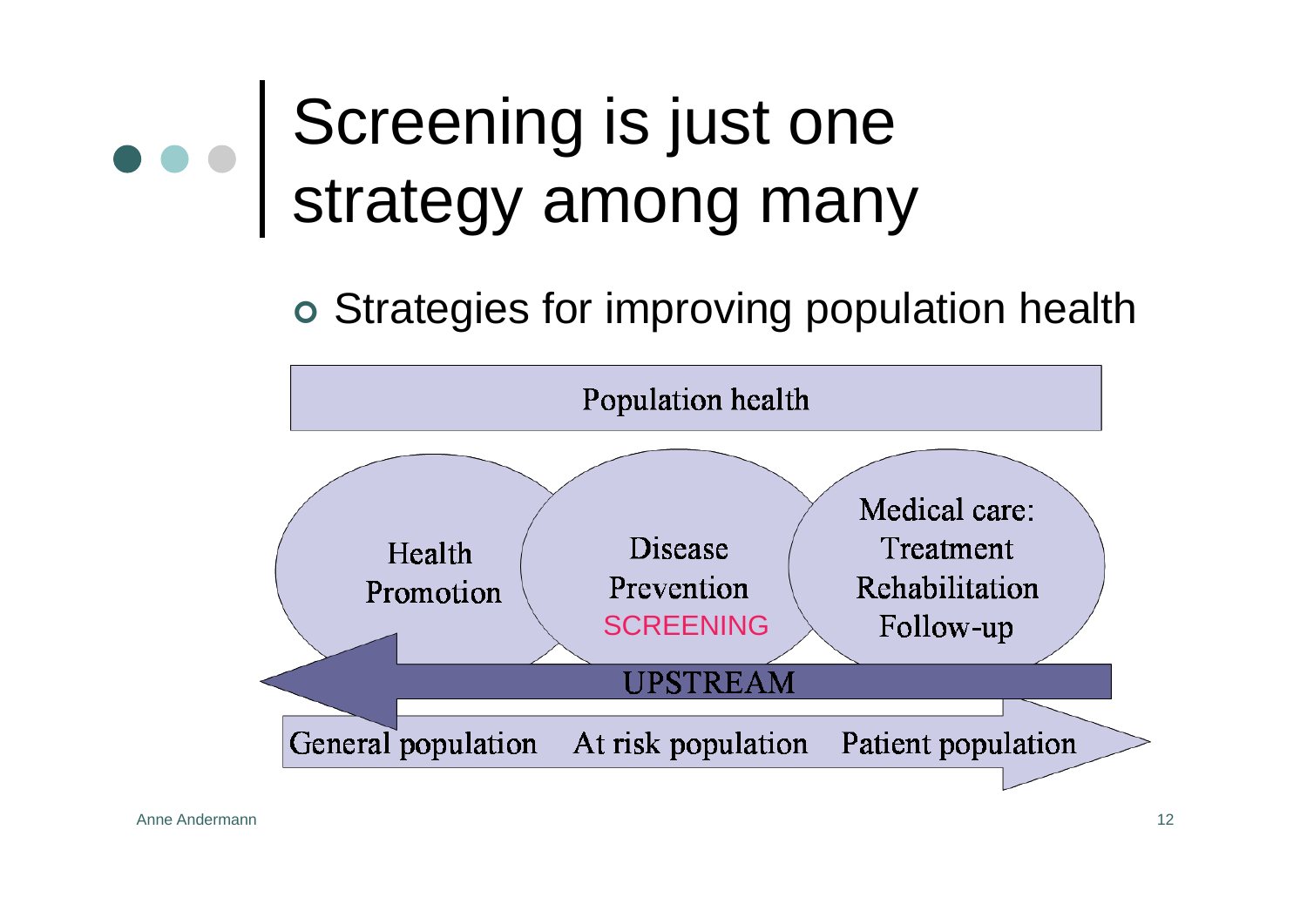### 2. Do the benefits of screening outweigh the harms?

- | Beware of over-estimating the benefits (NNS)
	- $\bullet$ Lead time bias, length bias, etc.
- | Beware of under-estimating the harms (NNH)
	- $\bullet$ Labelling individuals or groups
	- Interventions often not benign
	- No perfect screening test
		- •False positives: anxiety, unnecessary follow-up, cost
		- •False negatives: missed diagnosis, false reassurance
- o Balancing benefits versus harms
	- $\bullet$  Unlike testing in a clinical context:
		- •Can accept greater risk due to greater potential benefit
	- Screening involves soliciting people who are "well":
		- •Precautionary principle – first do no harm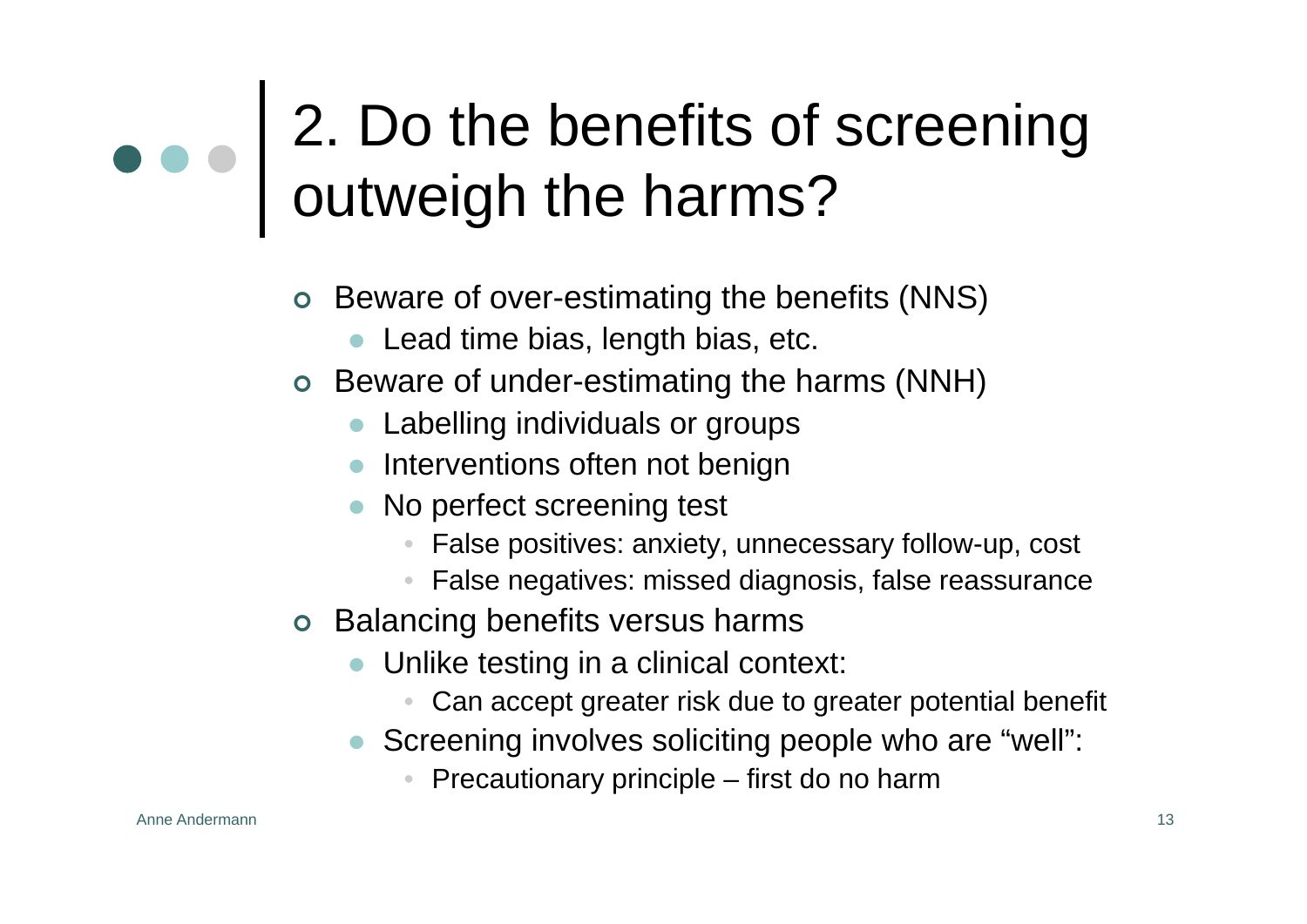### The optimal balance depends on the screening continuum



Low risk populations are often unaware they could be affected and are more likely to have false positive test results thus greater caution is needed

High risk populations may accept a more modest balance of benefits vs. harms since they are at risk or already have symptoms and thus have a greater chance of benefit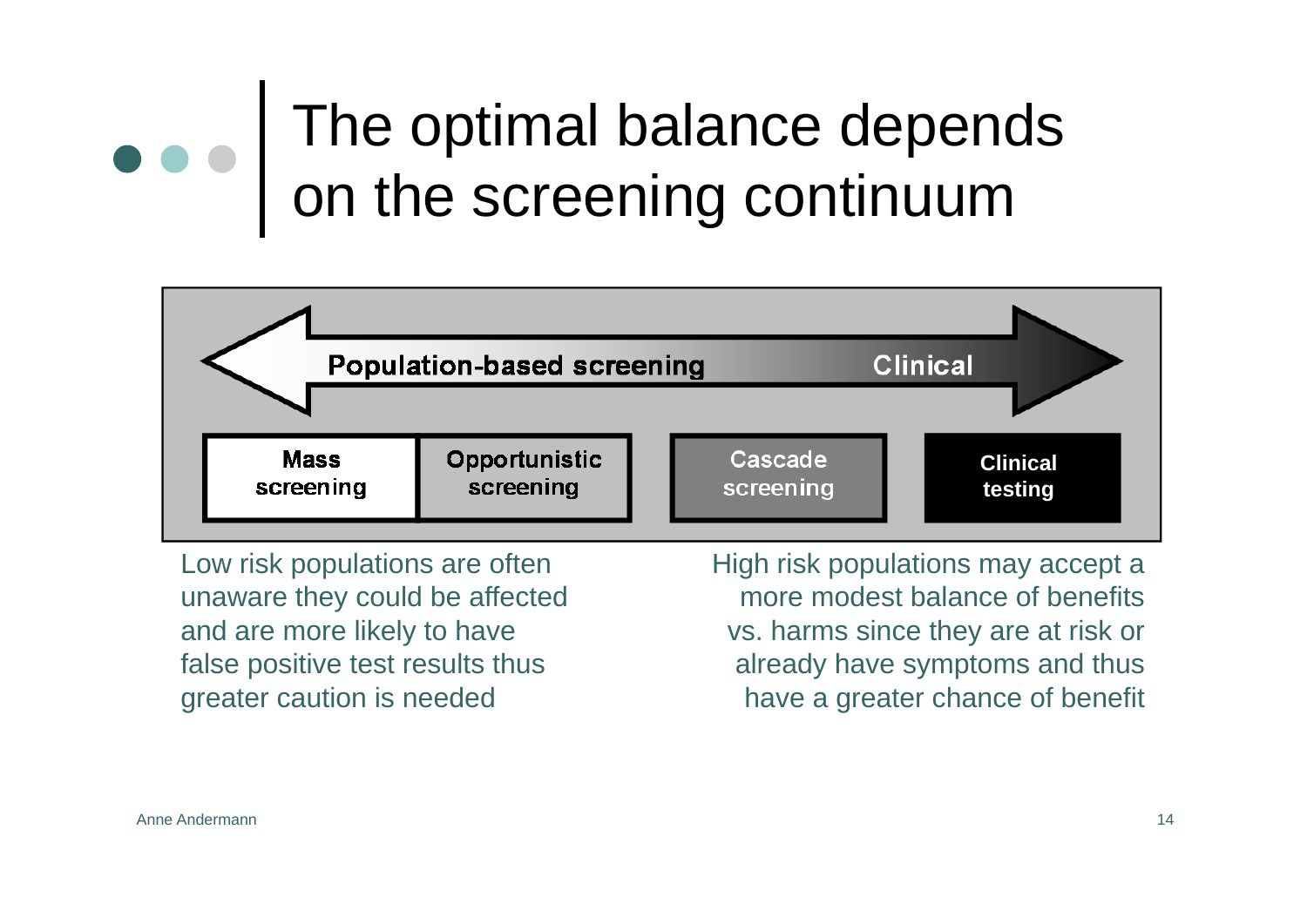## 3. Can the benefits be realized in this context?

o "In theory, screening is an admirable method of combating disease … [but] in practice, there are snags… The central idea of early disease detection and treatment is essentially simple. However, the path to its successful achievement (on the one hand, bringing to treatment those with previously undetected disease, and, on the other, avoiding harm to those persons not in need of treatment) is far from simple though sometimes it may appear deceptively easy."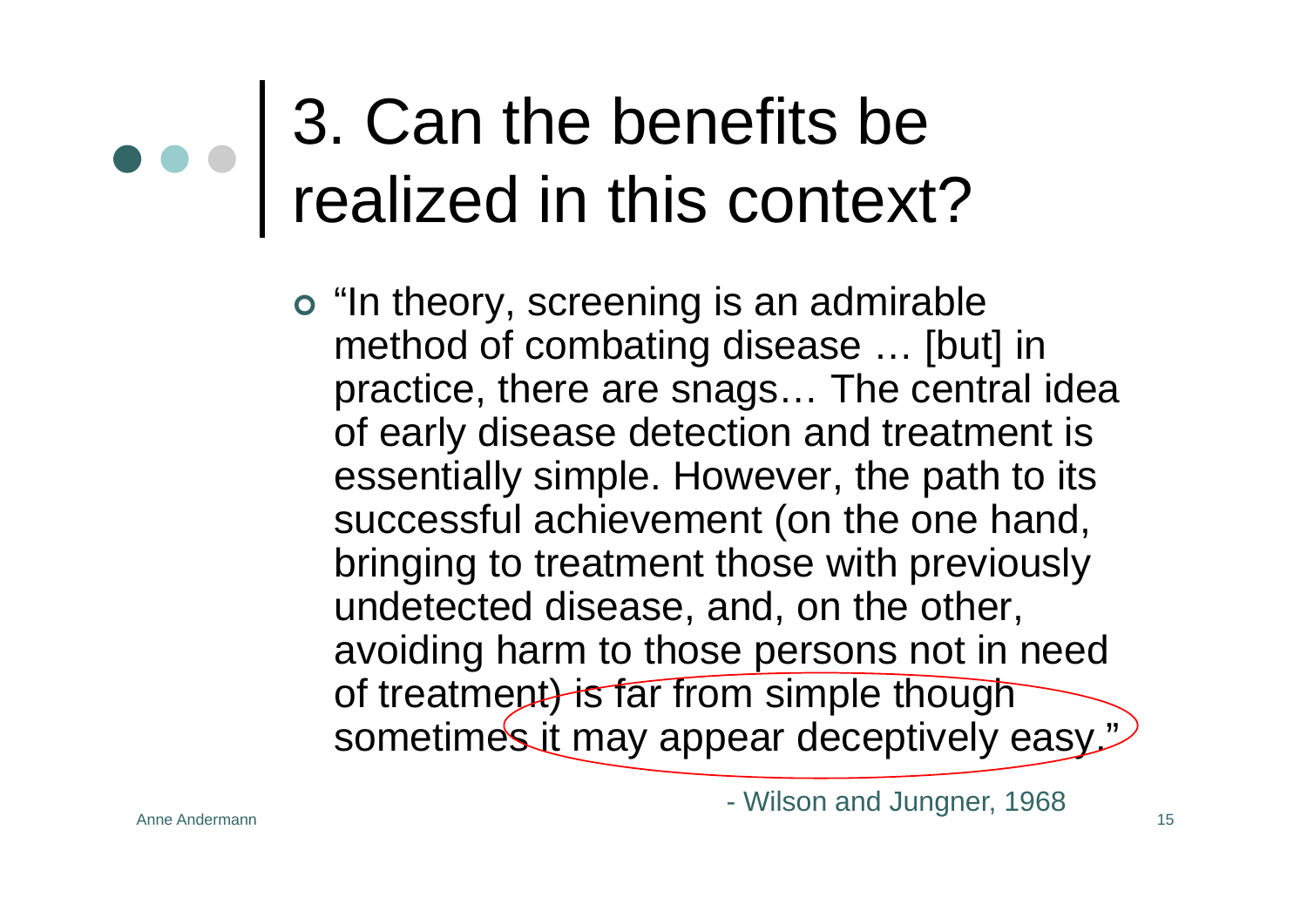## No screening without a screening program

- o Screening is more than just a test
- o 3 coordinated levels:
	- Program management
		- • Oversight, resource management, service organization, monitoring outcomes, etc.
	- Clinical services
		- Education, recruitment, informed consent, offer of screening, non-directive counselling, offer of intervention, follow-up, etc.
	- Laboratory testing
		- • Analytical validity, clinical validity, quality assurance, data storage, confidentiality, etc.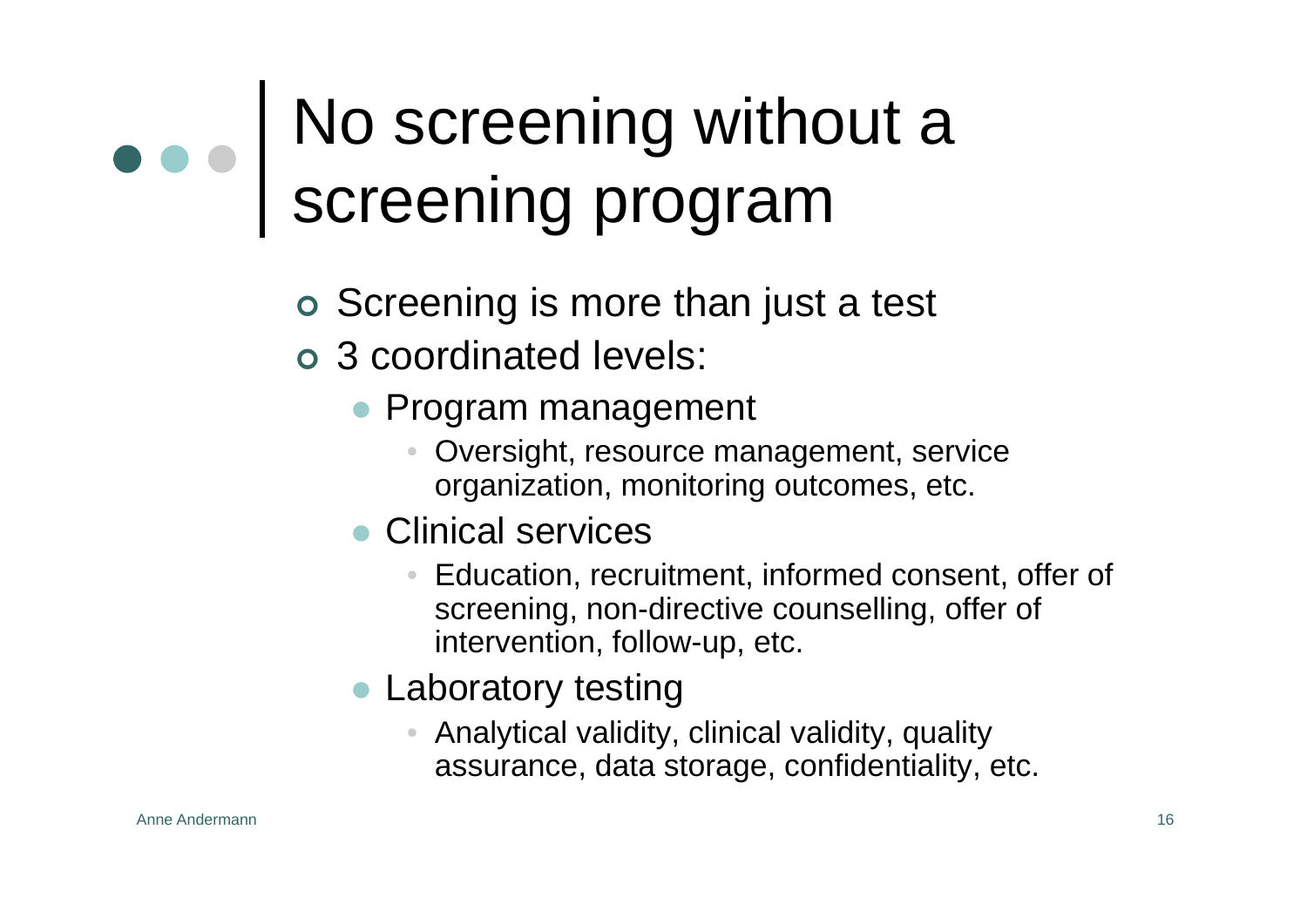## o o  $\vert$  Implications can vary widely

o Implications of screening depend on:

- $\bullet$ The health condition
- The test(s) used
- $\bullet$ The timing of testing
- The intervention(s)
- $\bullet$ The target population
- $\bullet$ The screening program
- $\bullet$ The implementation context

Changing any one of these parameters can lead to very different outcomes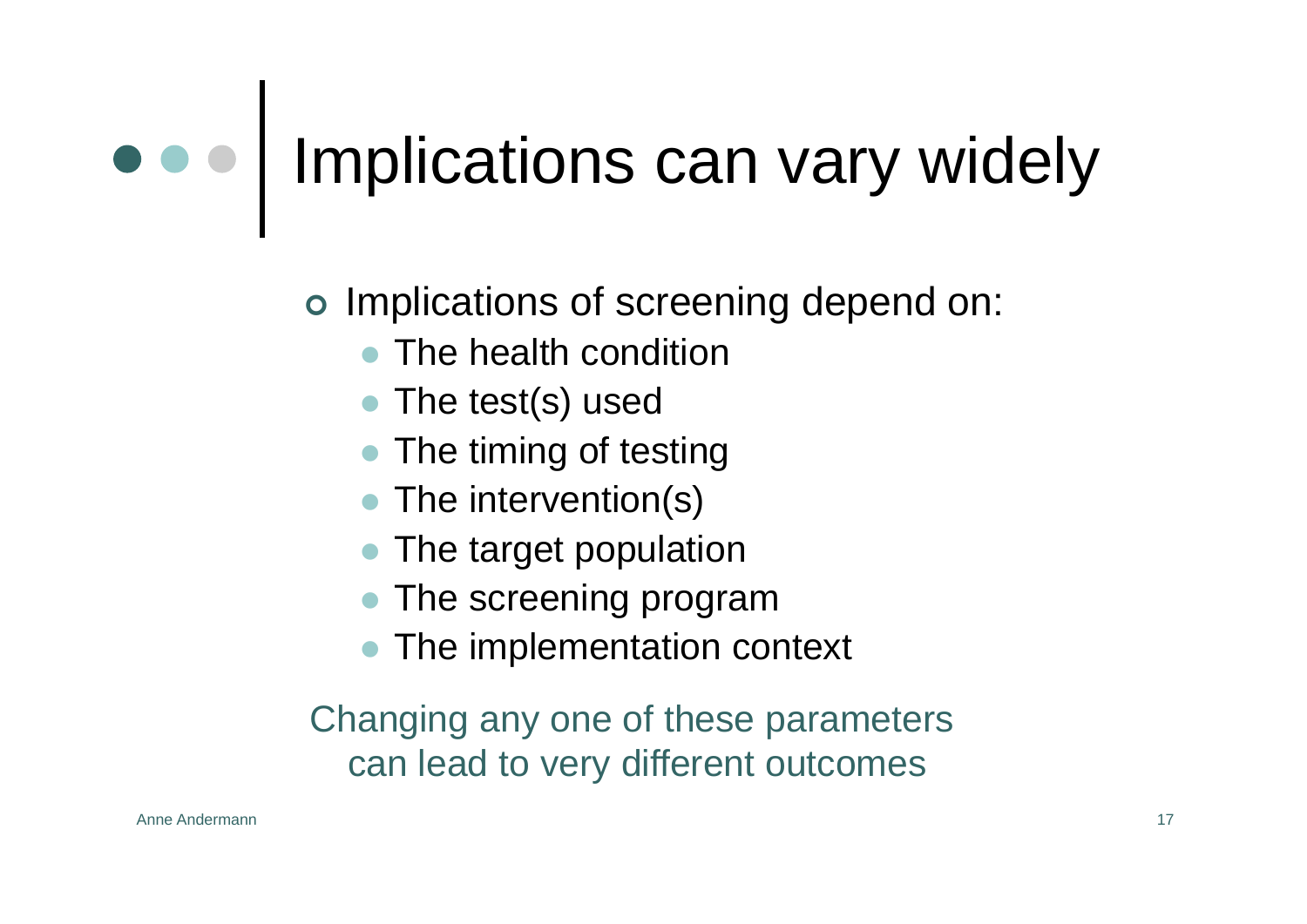## 4. Is screening worth the opportunity costs?

o Often entails large and expensive programs

- o Requires time and \$\$ in planning to
	- Realize added benefits
	- Minimize potential harms
- o High risk rather than population approach
- o Does not act on upstream determinants
- o Must compete for scarce resources with
	- Other prevention strategies
	- Other health priorities
	- Other non-health priorities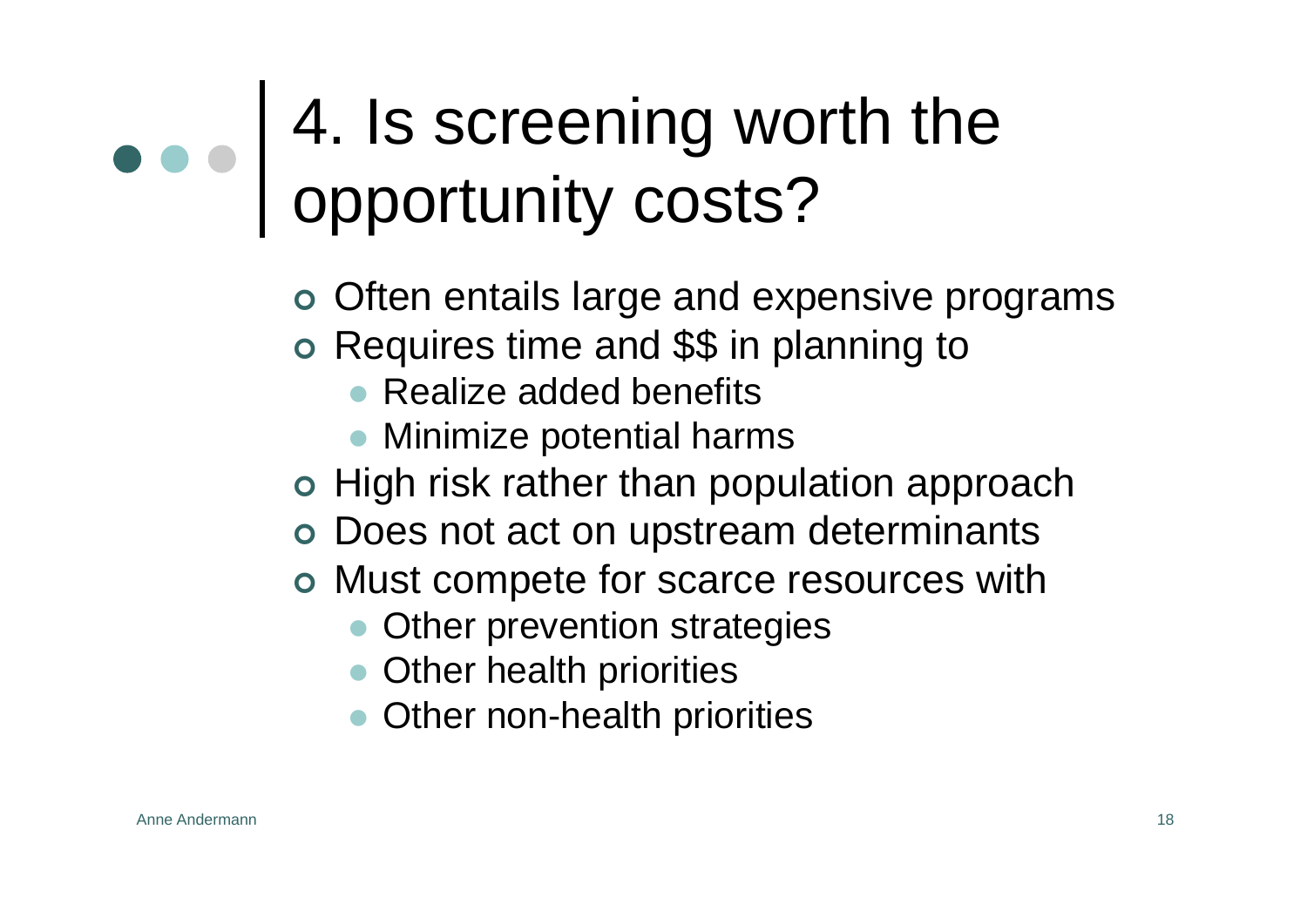### 5. Which perspectives are used to decide whether to screen?

- o Policy decisions are subject to many competing pressures and ultimately involve a value judgement which must integrate the best evidence and local contextual factors, as well as balancing the different needs and perspectives of:
	- $\bullet$ Individuals and families at risk
	- The target population
	- Society at large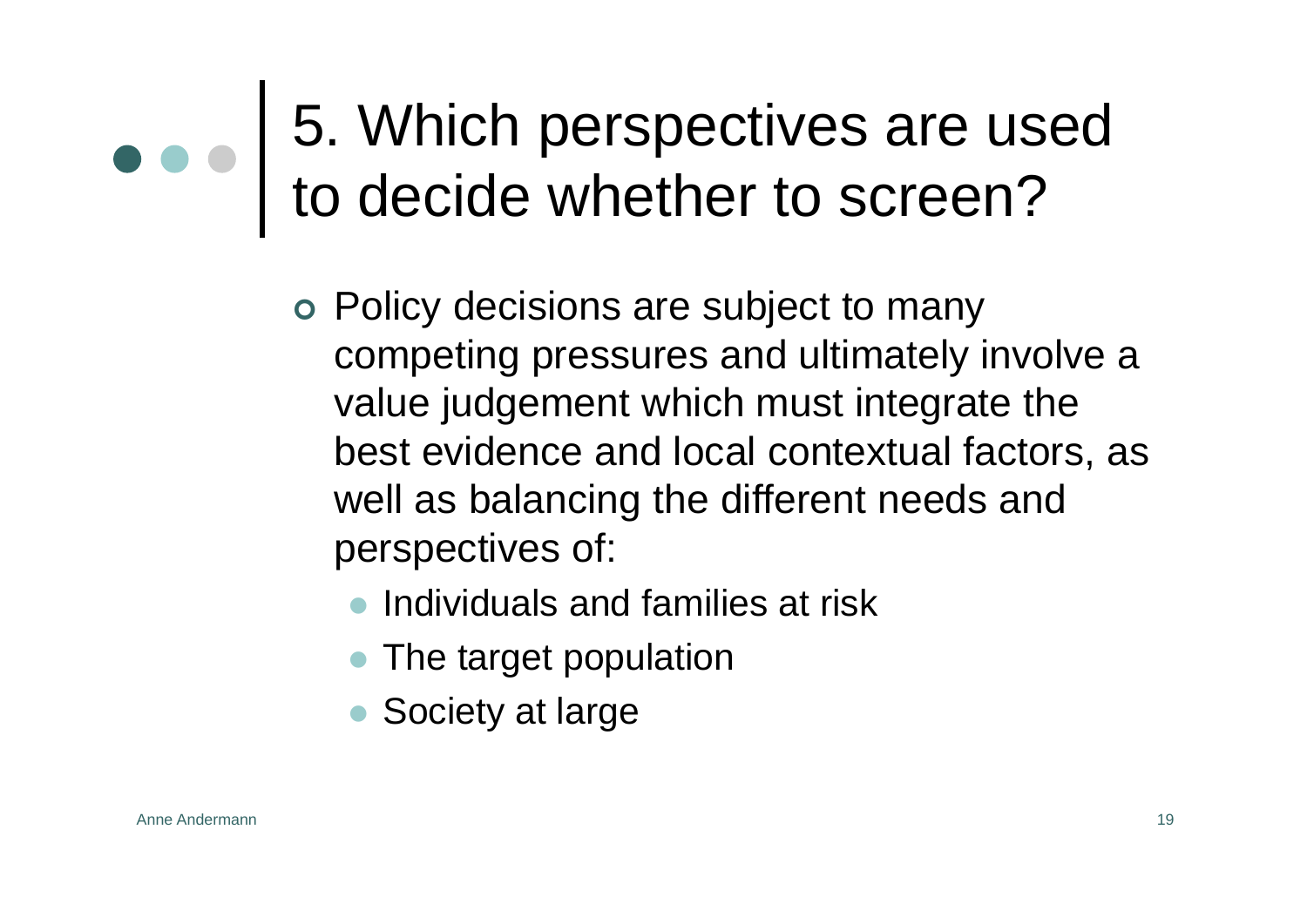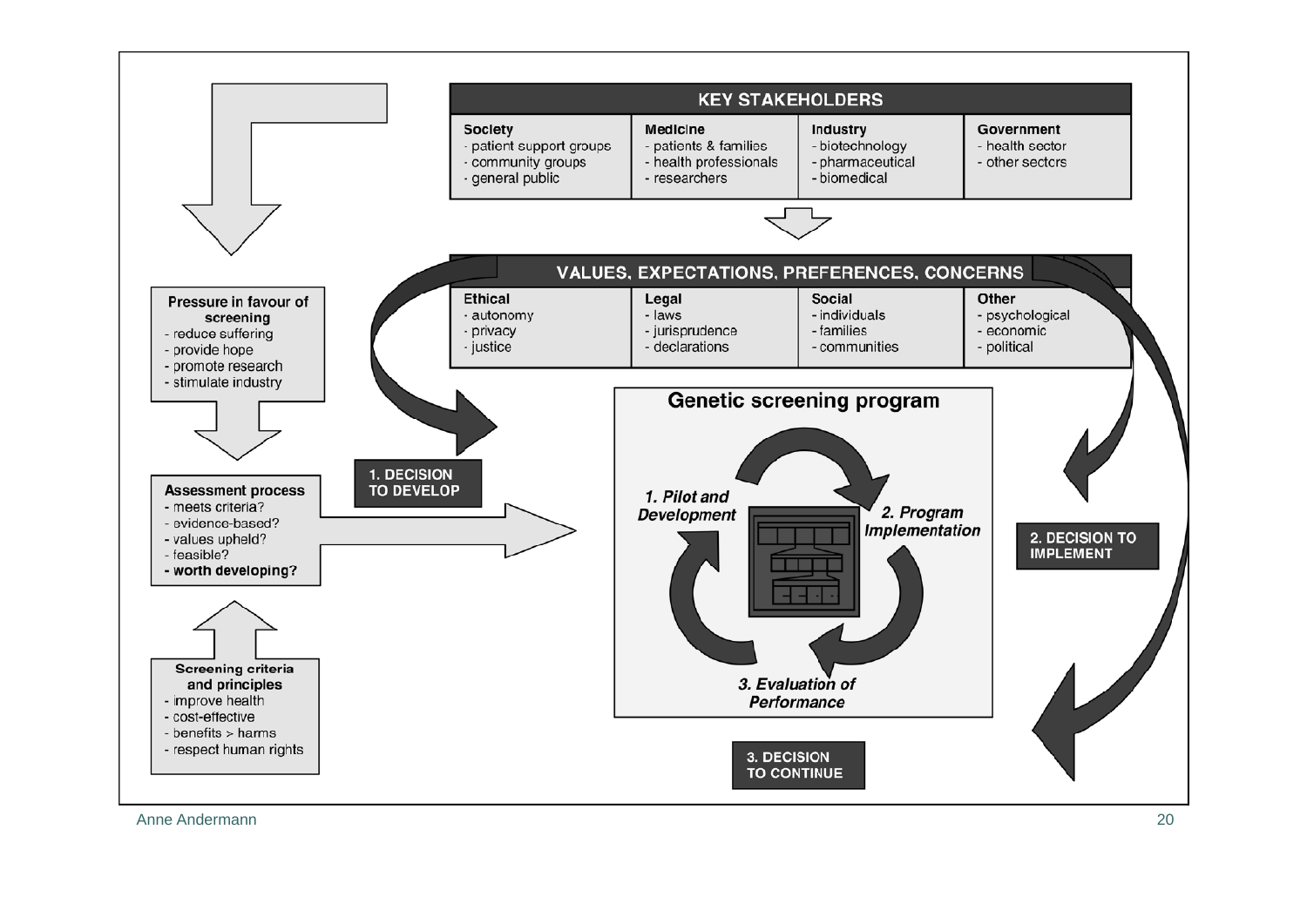### 6. What evidence is needed to decide whether to screen?

- o Synthesize multiple types of evidence:
	- $\bullet$ Data on expected benefits
	- Data on potential harms
	- $\bullet$ Data on opportunity costs

"Absence of evidence isnot evidence of absence"- Altman

- o Requires critical appraisal of the research literature as well as consultations with:
	- $\bullet$ The target population
	- Experts in the field
		- $\bullet$  Clinical, laboratory, public health, administration, ethicists, jurists, economists, etc.
	- +/- wider public debate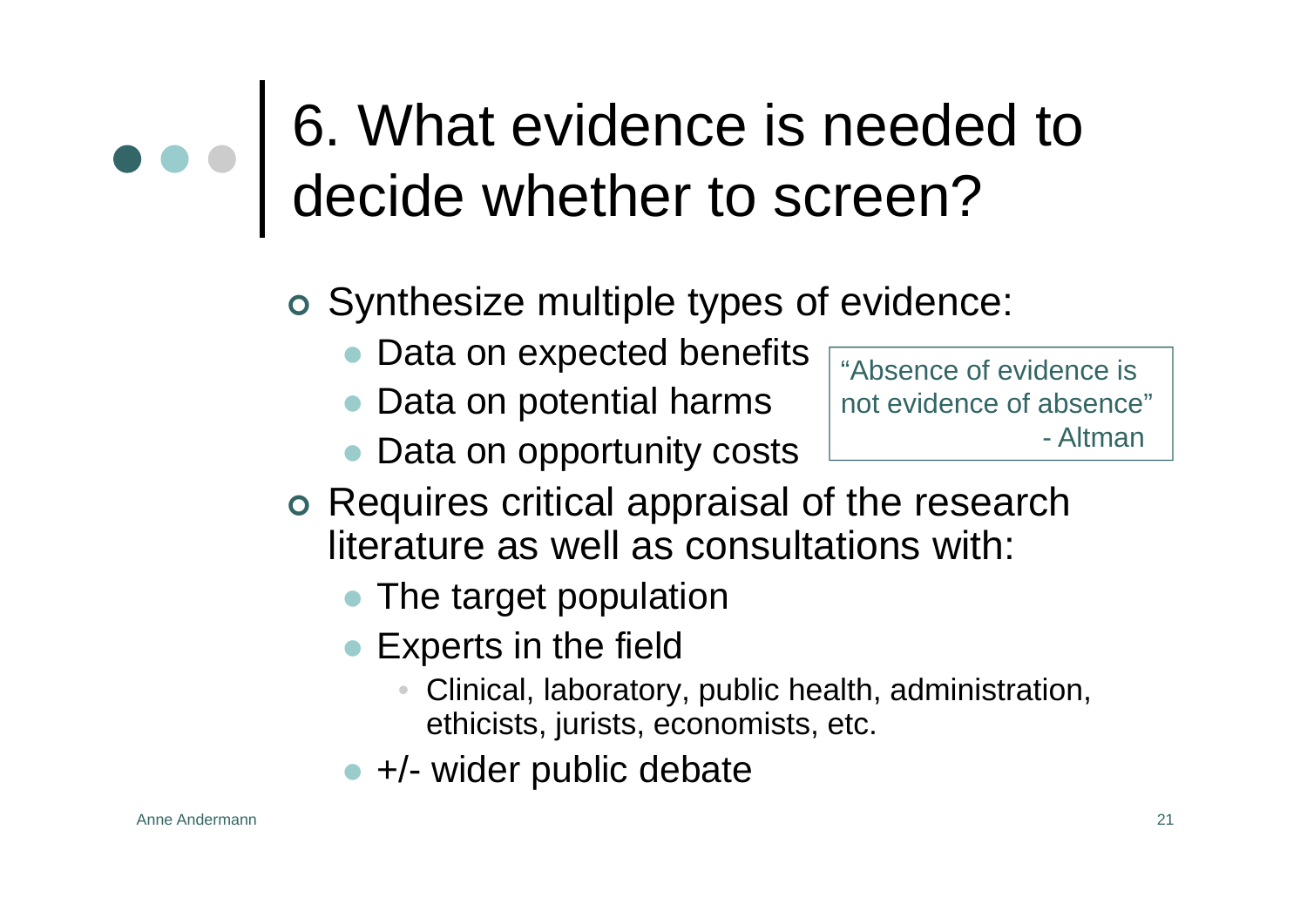

#### Hepatitis screening recommendations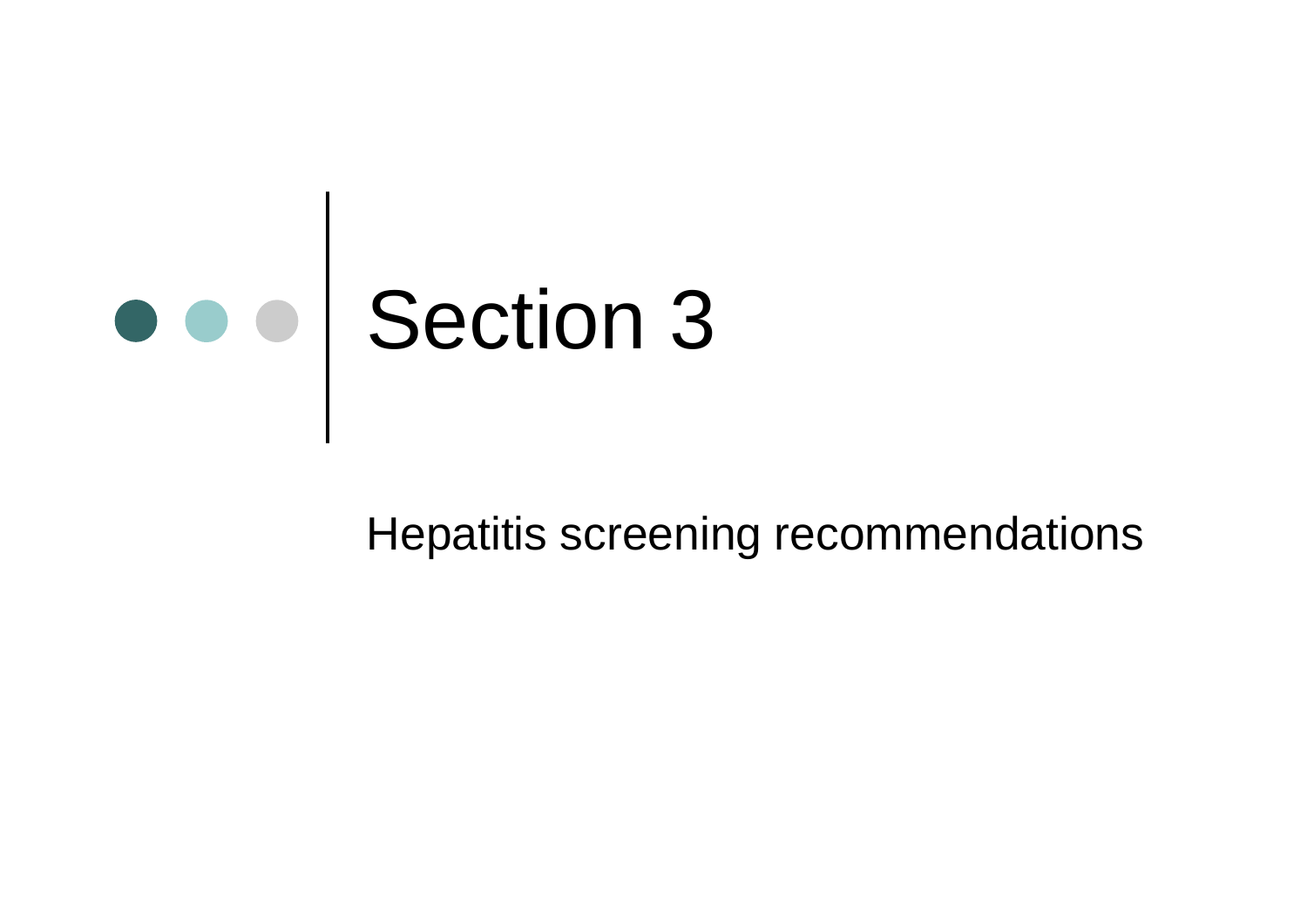## Continuum of strategies for the prevention of hepatitis

- o Primary prevention
	- Vaccination programs
	- Judicious processing of donated blood products
	- Harm reduction programs for IV drug users
	- Education on safe sex practices
- o Secondary prevention
	- $\bullet$  Screening pregnant women and post-exposure prophylaxis of newborns with HBsAg+ mothers
- o Tertiary prevention
	- Medical management to reduce complications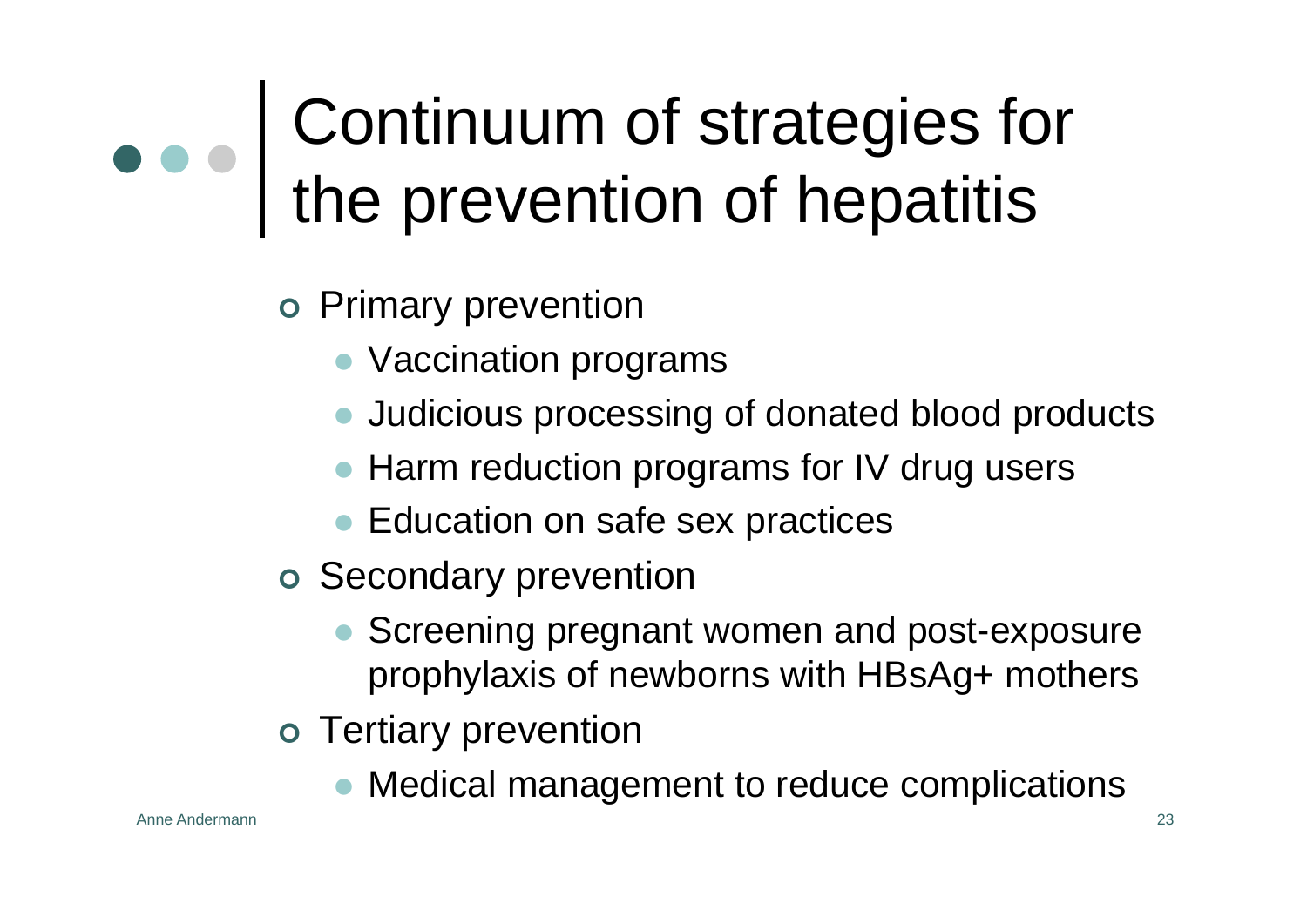## Evidence-based screening recommendations 2004

#### | US Preventive Services Task Force:

- Strongly recommends screening for hepatitis B virus (HBV) infection in pregnant women at their first prenatal visit (**Grade A**)
	- • *good evidence that screening improves health outcomes and benefits substantially outweigh harms*
- Recommends against routinely screening the general asymptomatic population for chronic hepatitis B virus infection (**Grade D**)
	- • *at least fair evidence that screening is ineffective or that harms outweigh benefits*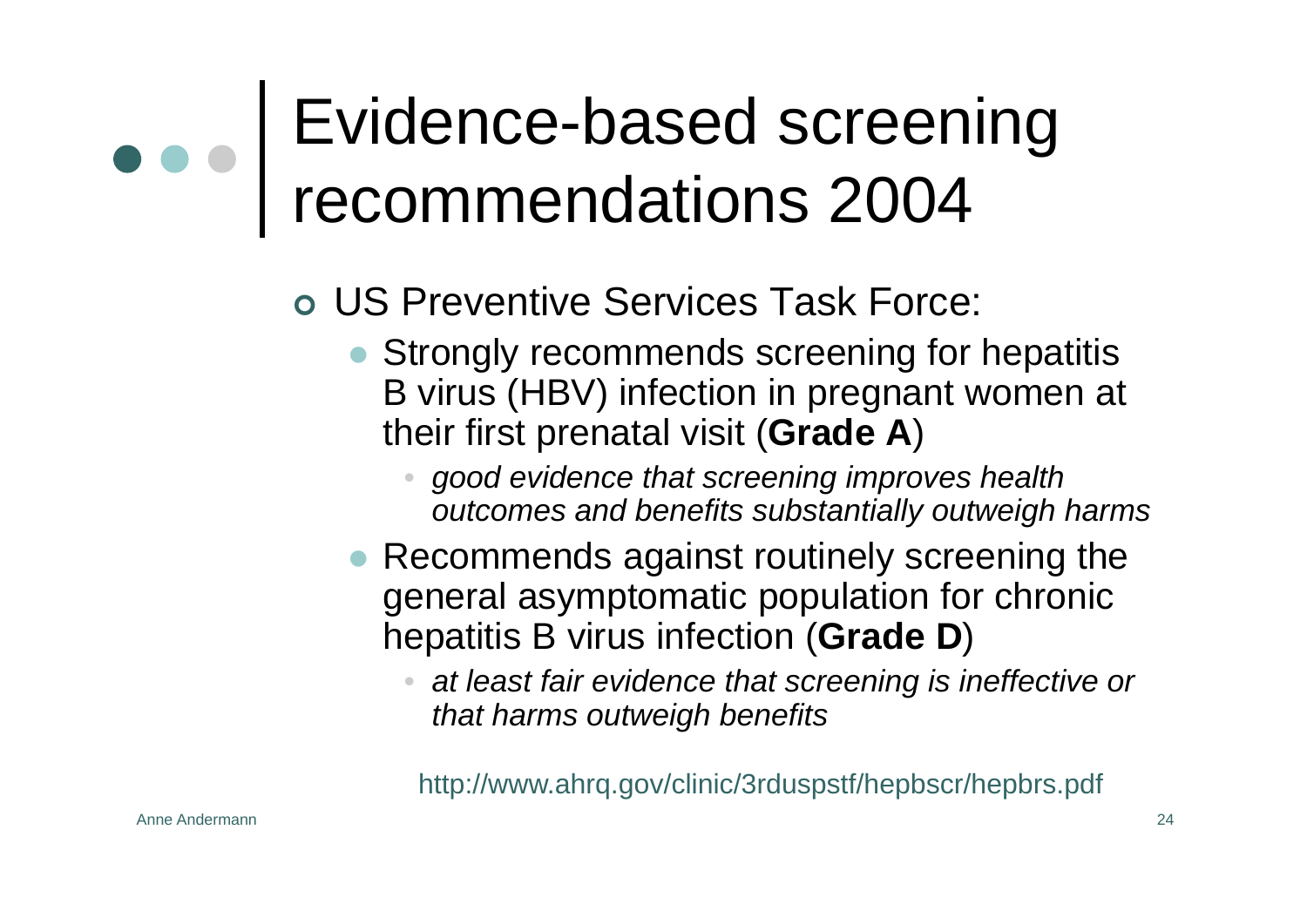# Rationale for Grade D

- $\bullet$ The prevalence of HBV infection is low
- | Routine vaccination has already reduced incidence significantly
- $\mathsf O$ The majority of those infected do not develop chronic disease
- $\mathsf O$ There is limited evidence on the effectiveness of interventions
- $\mathsf O$  BOTTOM LINE:
	- $\bullet$  No evidence that screening the general population improves outcomes for cirrhosis, hepatocellular carcinoma or mortality
- | NOTWITHSTANDING NEW EVIDENCE:
	- Universal screening and immunization reduces chronic carrier state and new infection rate in children and adolescents, but studies from hyperendemic areas may not be generalizable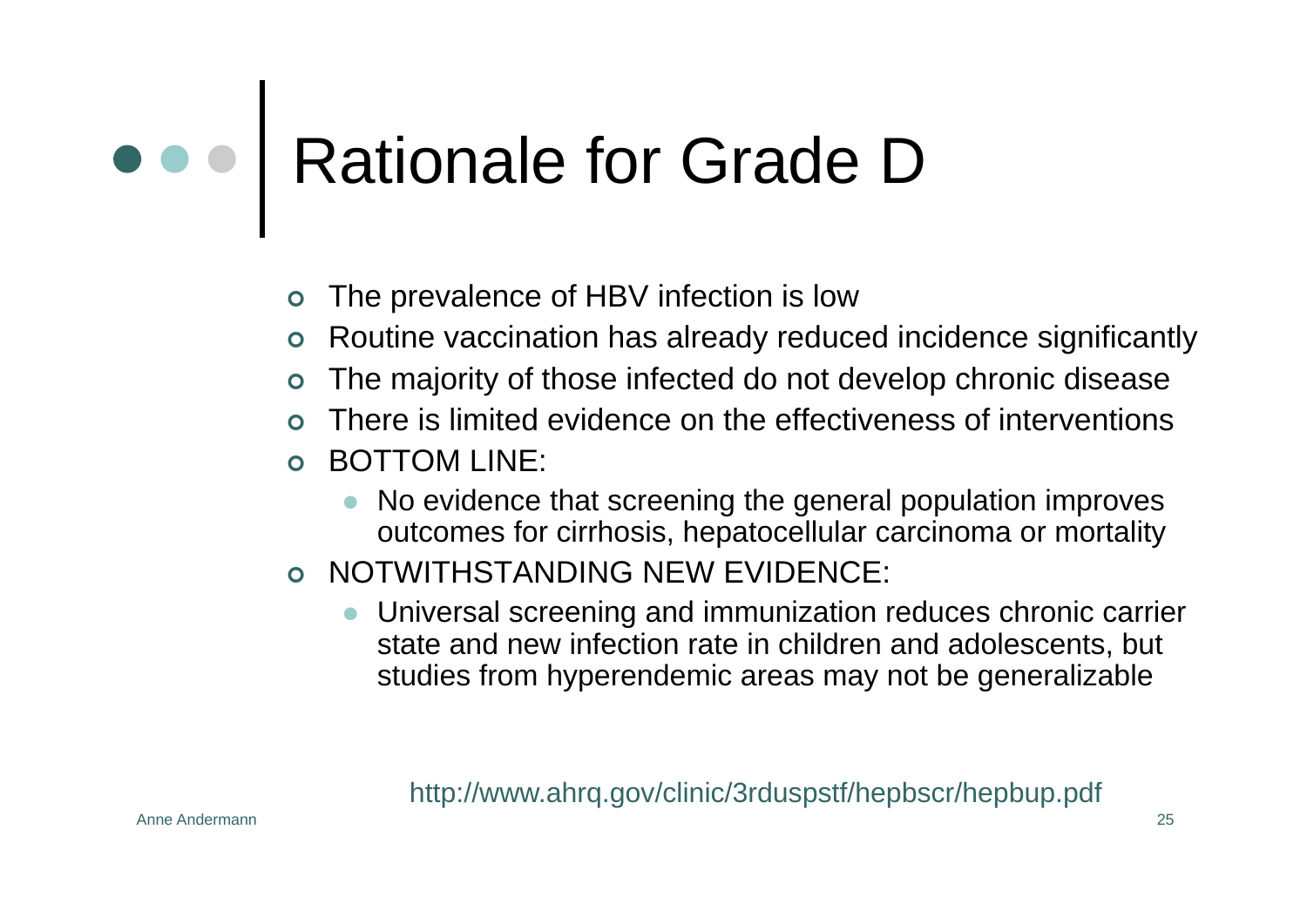# USPSTF conclusions

| Universal immunization is most effective

#### **• Population approach**

- •Shift the entire population curve left
- | There remains an adult and adolescent population at high risk for infection

#### z **+/- High risk approach??**

- •Identify those at high risk (screening)
- •Offer individual protection

http://www.ahrq.gov/clinic/3rduspstf/hepbscr/hepbrs.pdf

n 26 Rose G. Sick individuals and sick populations. *Int J Epidemiol* 1985; 14: 32-38.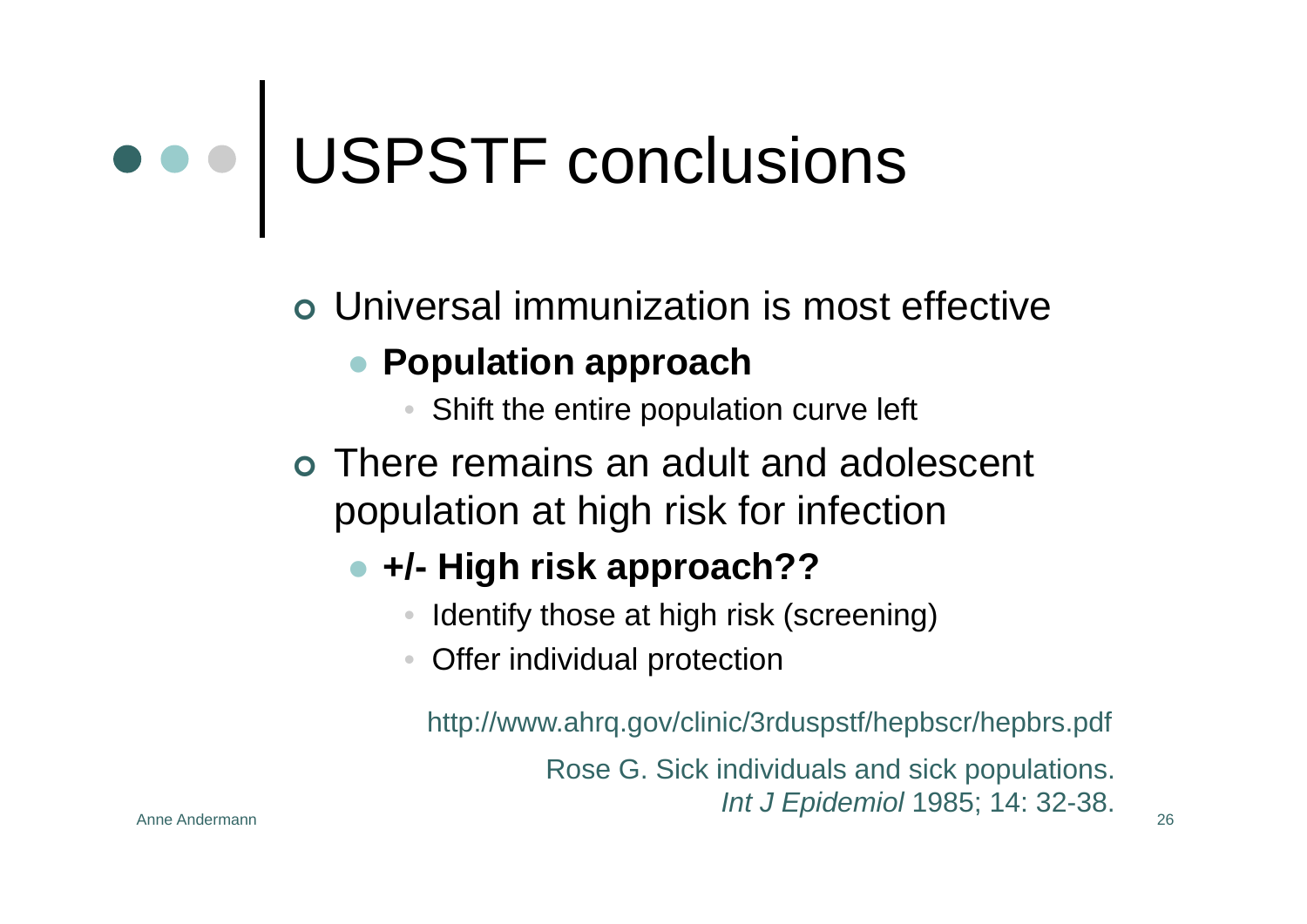## MMWR recommendations 2008

- | Serologic testing for hepatitis B surface antigen (HBsAg) **has been recommended previously** for:
	- $\bullet$  pregnant women
	- $\bullet$  infants born to HBsAg-positive mothers,
	- $\bullet$  household contacts and sex partners of HBV-infected,
	- $\bullet$  persons who are the source of blood or body fluid exposures that might warrant postexposure prophylaxis (e.g., needlestick injury to health worker or assault),
	- born in countries with HBsAg prevalence of  $\geq$ 8%, and
	- $\bullet$ persons infected with human immunodeficiency virus

http://www.cdc.gov/mmwr/preview/mmwrhtml/rr5708a1.htm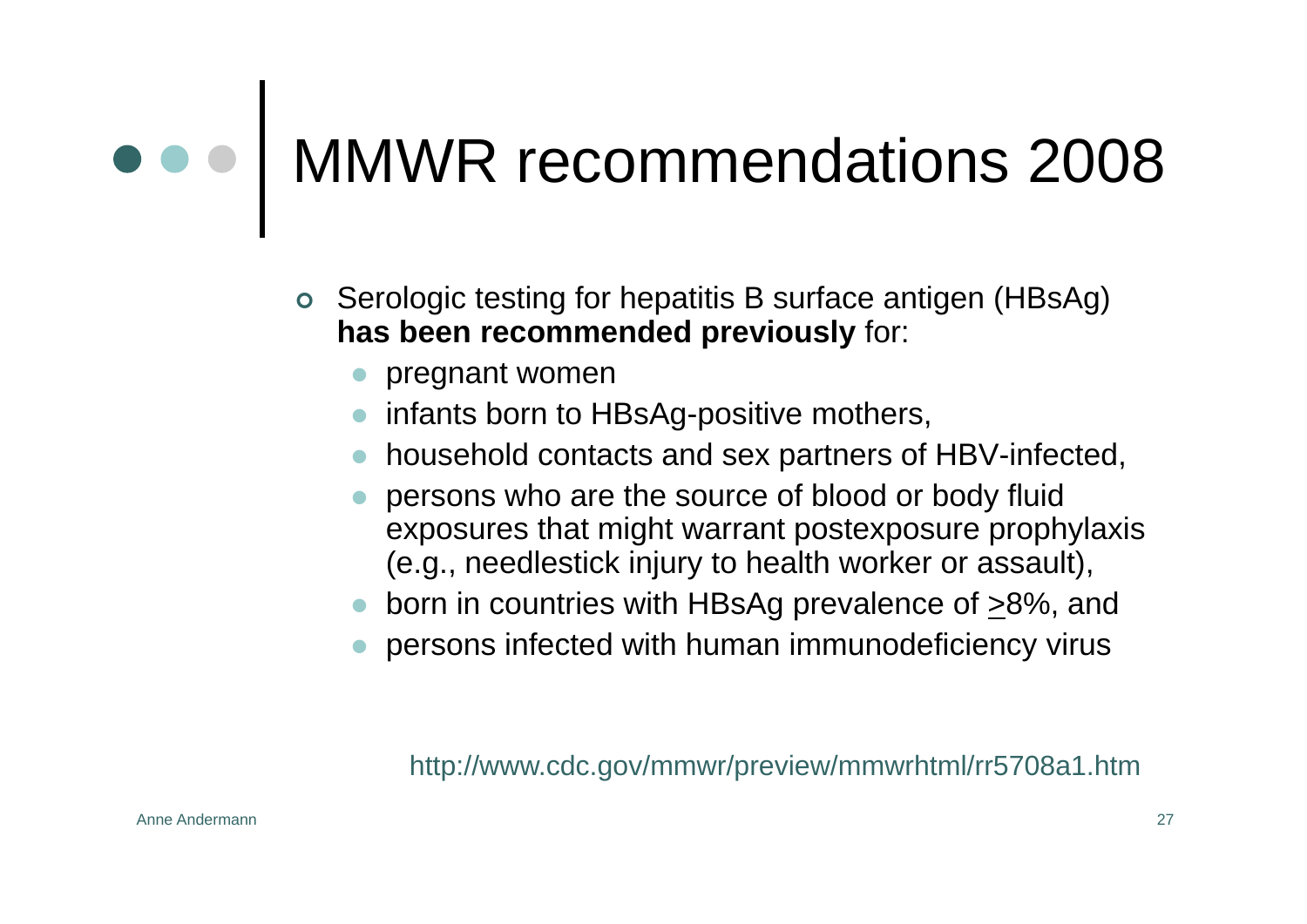## New – targeting additional high-risk groups

- | Routine testing for HBsAg **is now also recommended for additional populations** with HBsAg prevalence of  $\geq$ 2%:
	- born in regions with HBsAg prevalence of  $\geq$ 2%,
	- $\bullet$  men who have sex with men, and
	- injection-drug users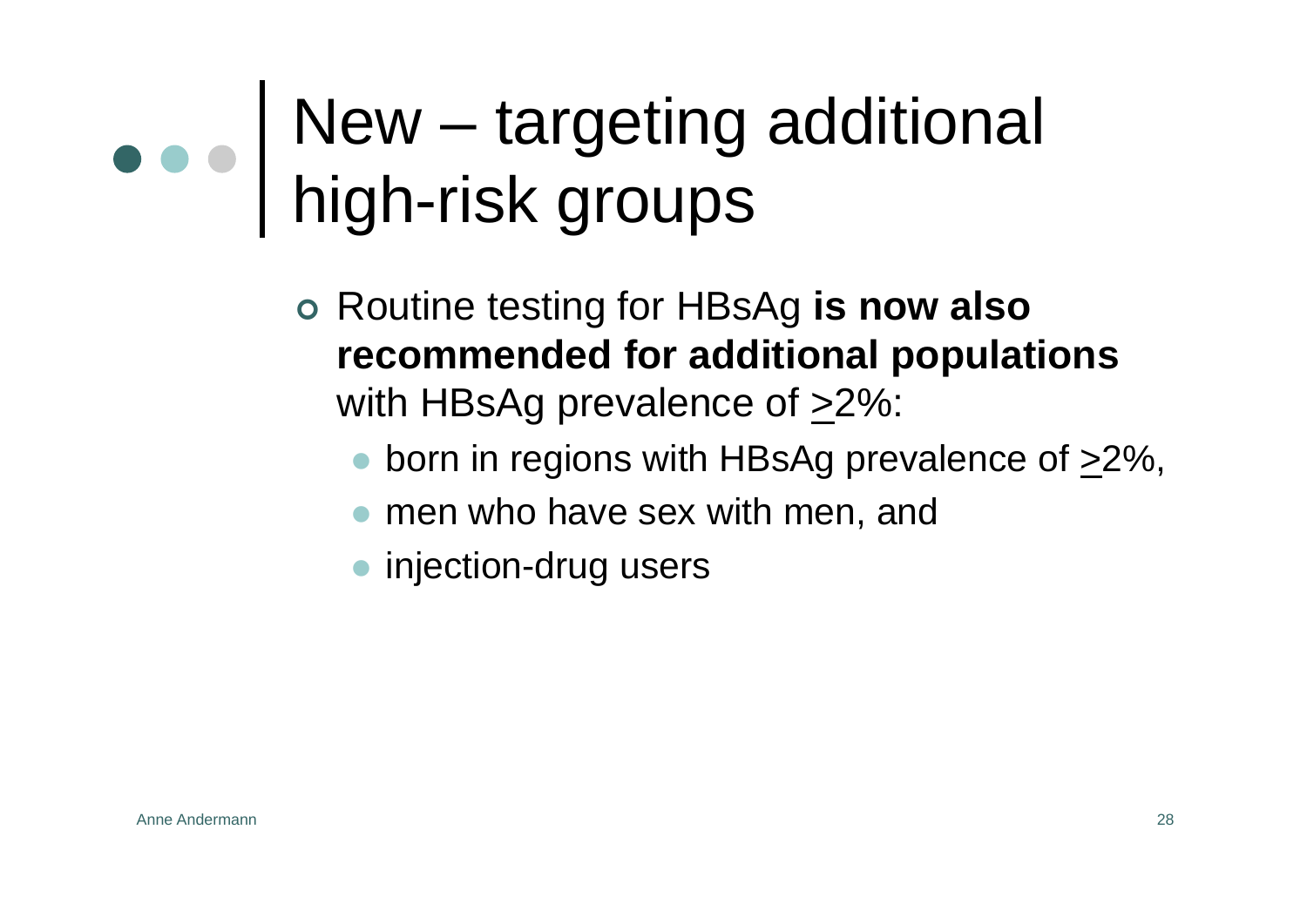## MMWR rationale for screening additional high-risk groups

#### | **Availability of interventions**:

 $\bullet$  Advances in treatment of hepatitis B and detection of liver cancer can reduce morbidity and mortality

#### | **Prevention of further transmission**:

 $\bullet$  Identification of infected persons also allows for primary prevention of ongoing HBV transmission

#### | **Some high risk groups meet screening criteria**:

- $\bullet$ serious health disorder
- $\bullet$ can be diagnosed before symptoms occur
- $\bullet$ reliable, inexpensive, and minimally invasive test
- $\bullet$ years of life to gain if intervention is initiated early
- $\bullet$ costs of screening are reasonable

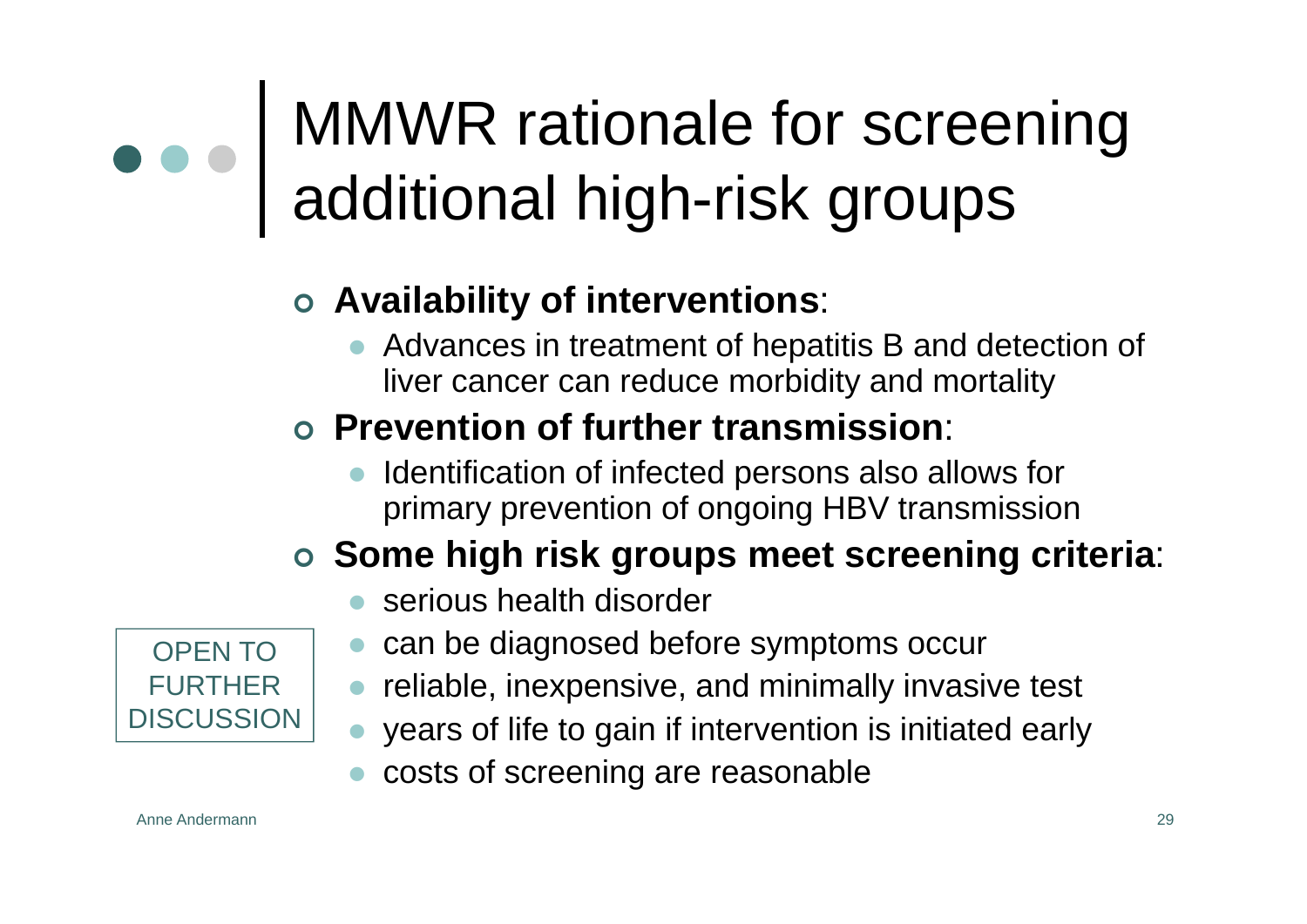

Decision guide for population screening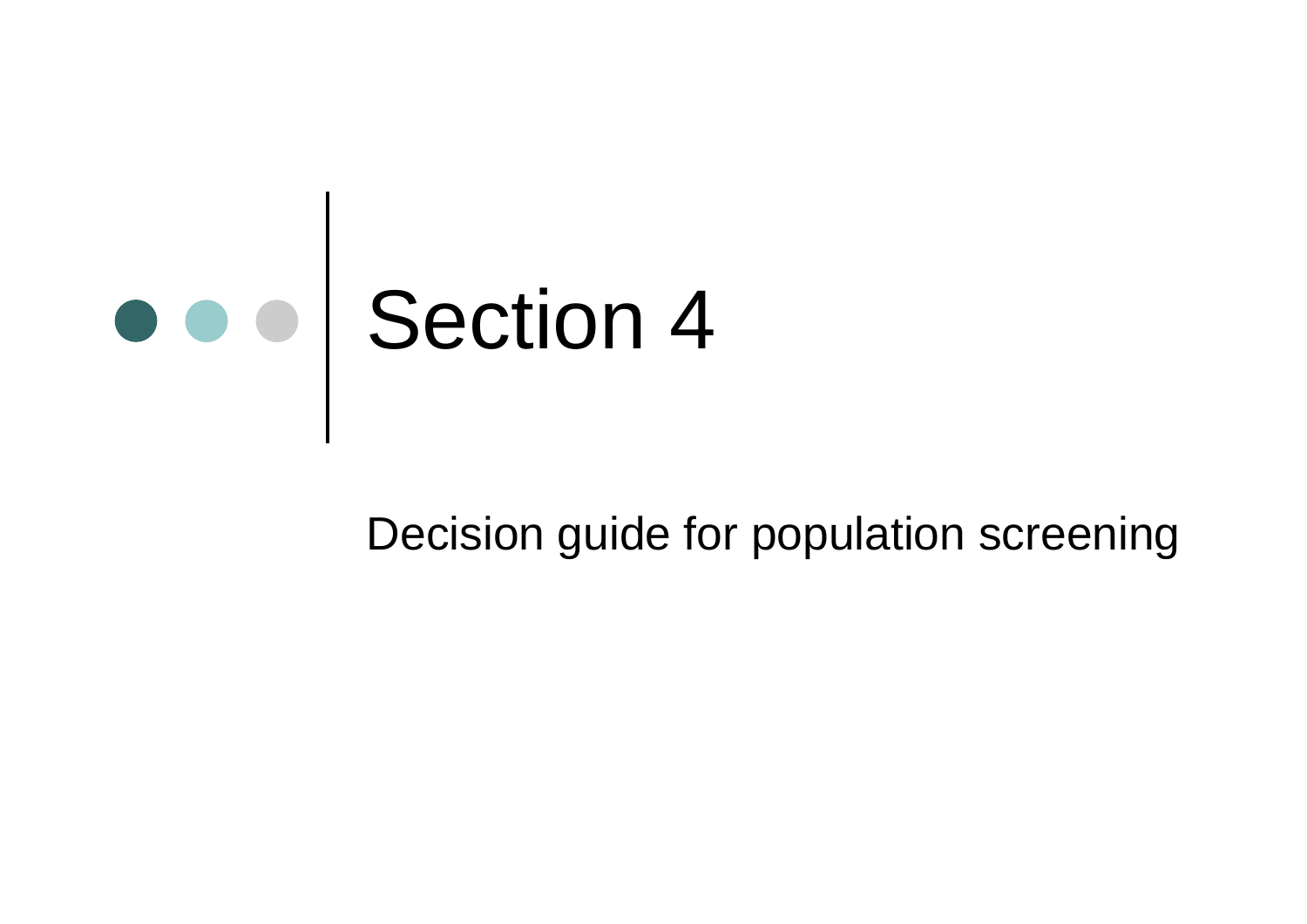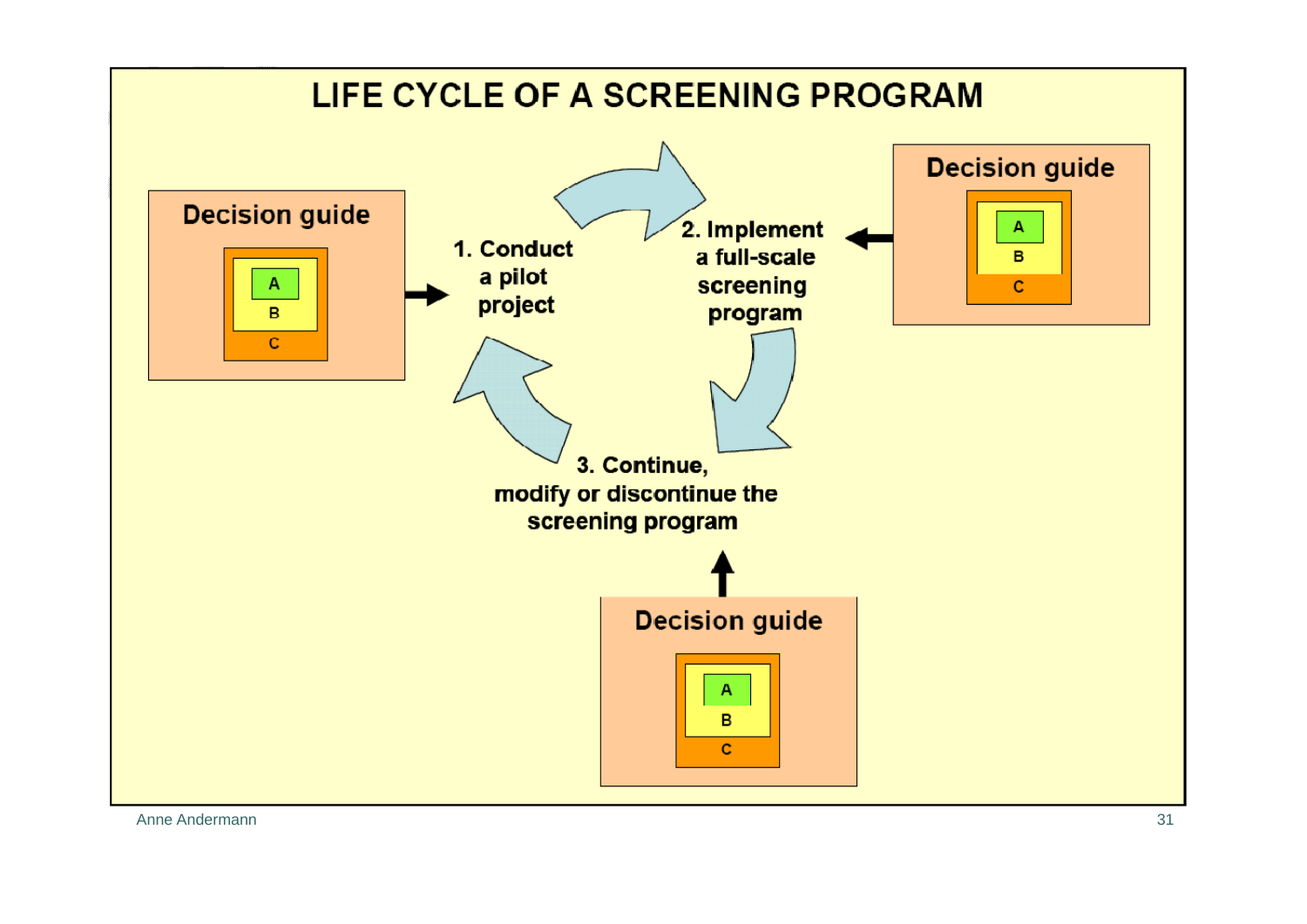# Multiple policy decisions

- $\mathbf{O}$  Decision to:
	- **1. Develop & pilot the screening strategy**
		- • $YES = Proceed to development and piloting$
		- •UNSURE = Gather further data and reconsider
		- • $NO = Abandon screening, prioritize alternative$

#### **2.Implement a full-scale program**

- • $YES = Proceed to large-scale implementation$
- •UNSURE = Gather further data and reconsider
- • $NO = Abandon screening, prioritize alternative$

#### **3. Continue the screening program**

- • $YES = Continue implementation unchanged$
- •YES, BUT = Pilot modifications from evaluation
- • $NO = Abandon screening,$  prioritize alternative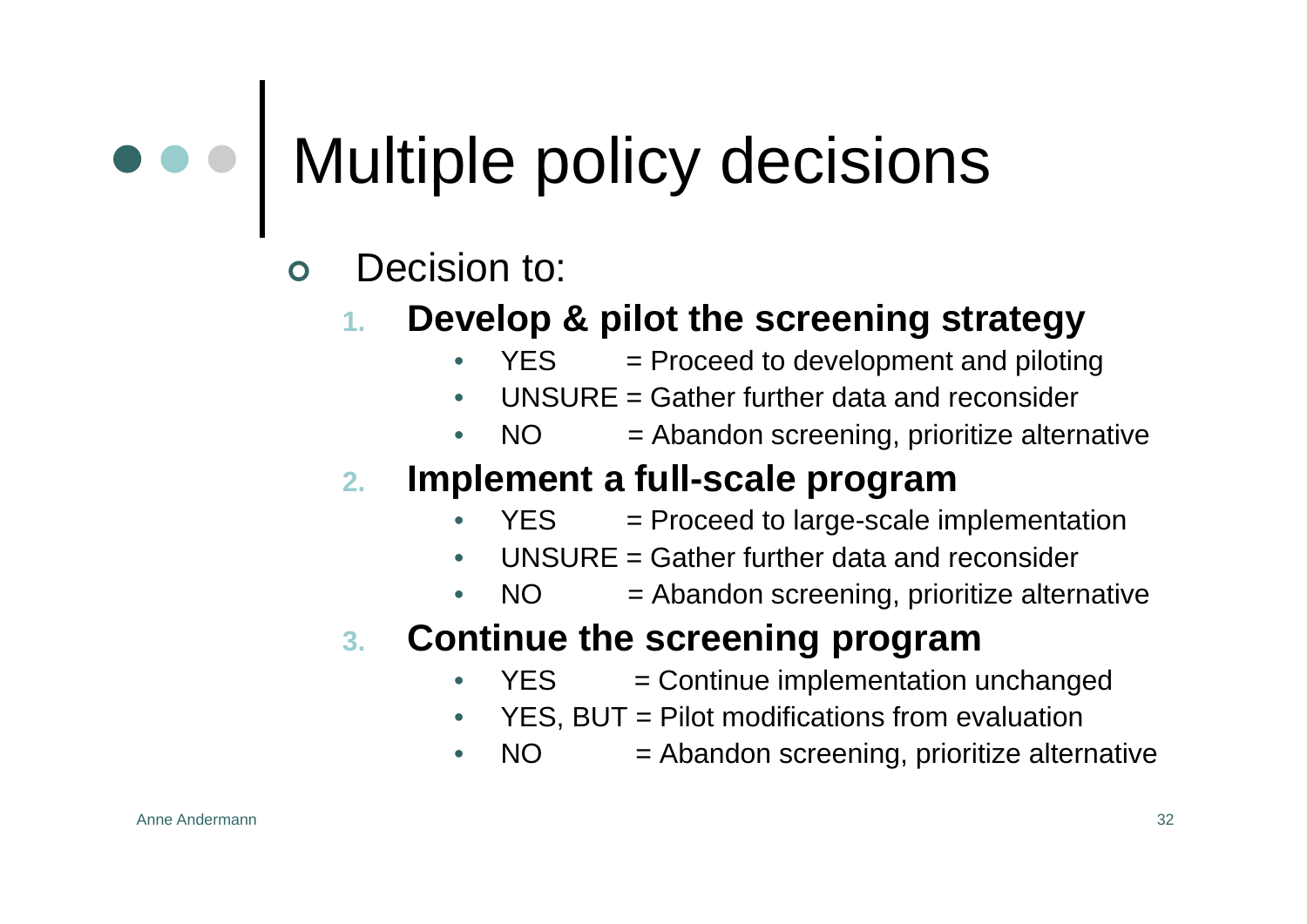## Multiple issues

- a) Added benefit outweighs harm?
- b) Realize net benefit in local context?
- c) Worth the opportunity cost?

#### Is there evidence of screening strategy efficacy and safety?

(i.e. could this screening strategy provide greater benefits than the status quo without creating undue harm?)

#### Will the screening program be effective and efficient in this implementation context?

(i.e. will the screening program be capable of realizing the benefits and minimizing the risks?)

#### Should the screening program be introduced in this jurisdiction?

(i.e. given multiple considerations, priorities and constraints, should screening be offered and funded?)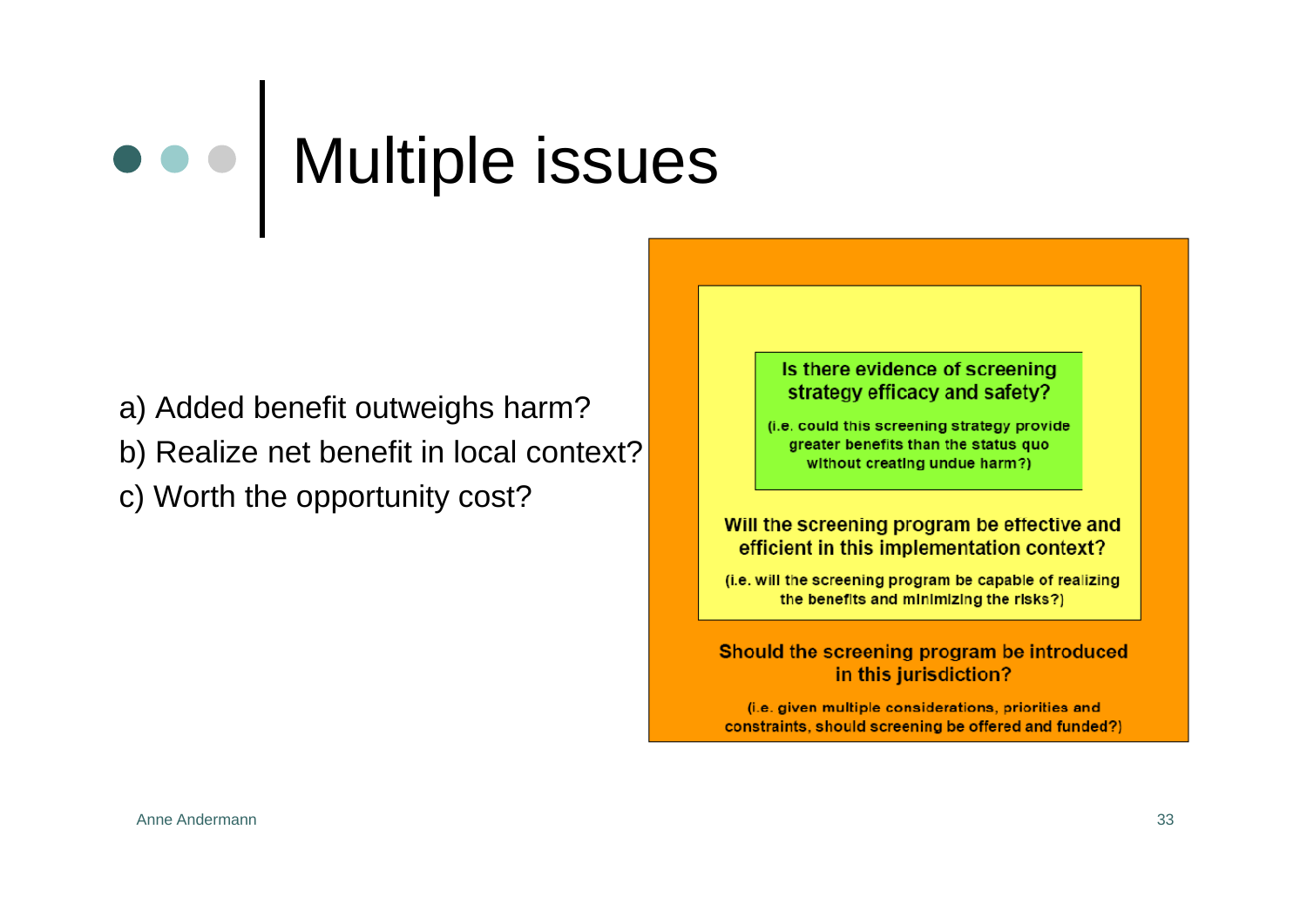## Multiple perspectives

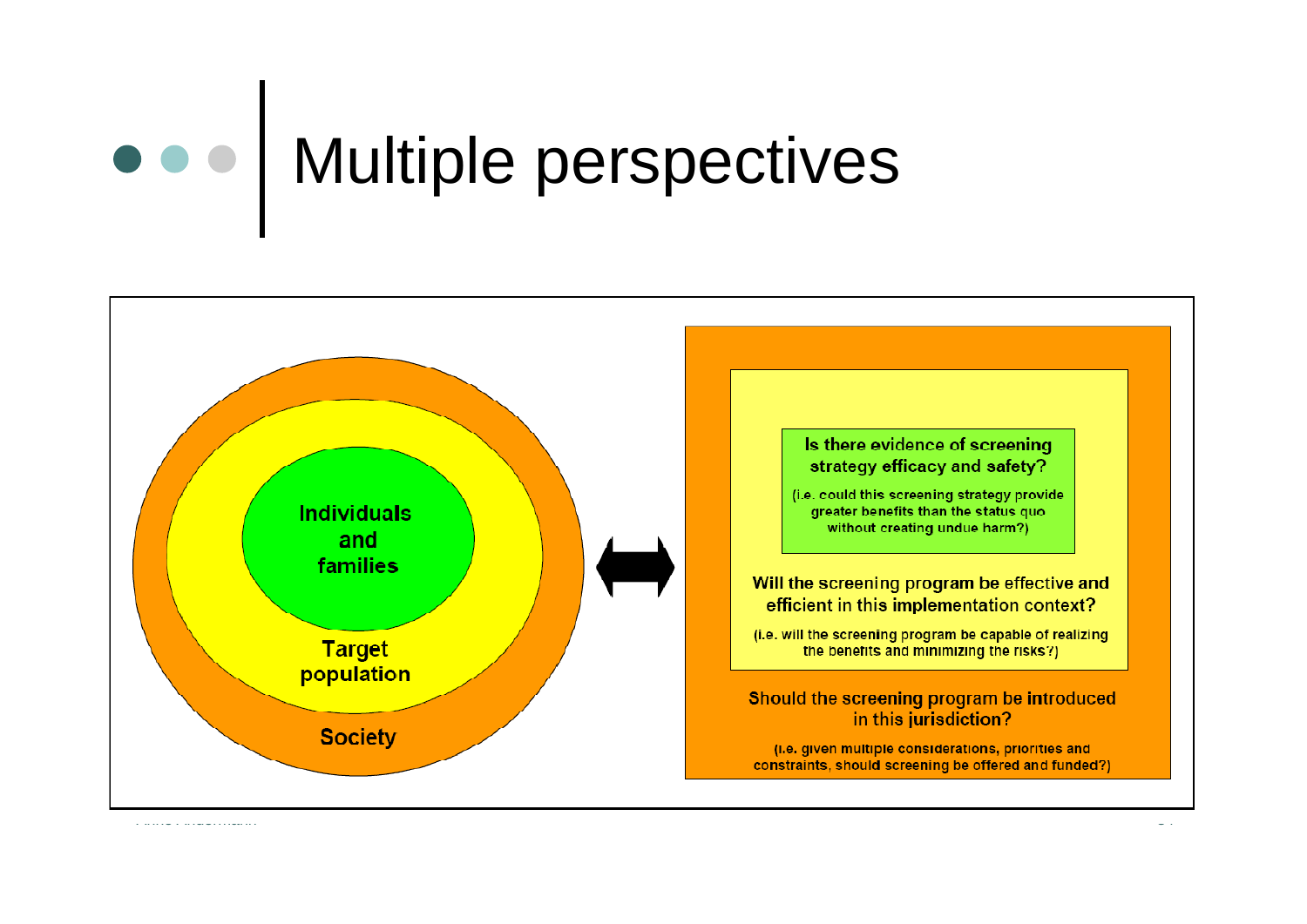## The process is the product

o The process of working through the large amount of evidence required to address each of the criteria makes apparent the tremendous complexity involved in screening policy decisions and allows different stakeholder groups to have a shared understanding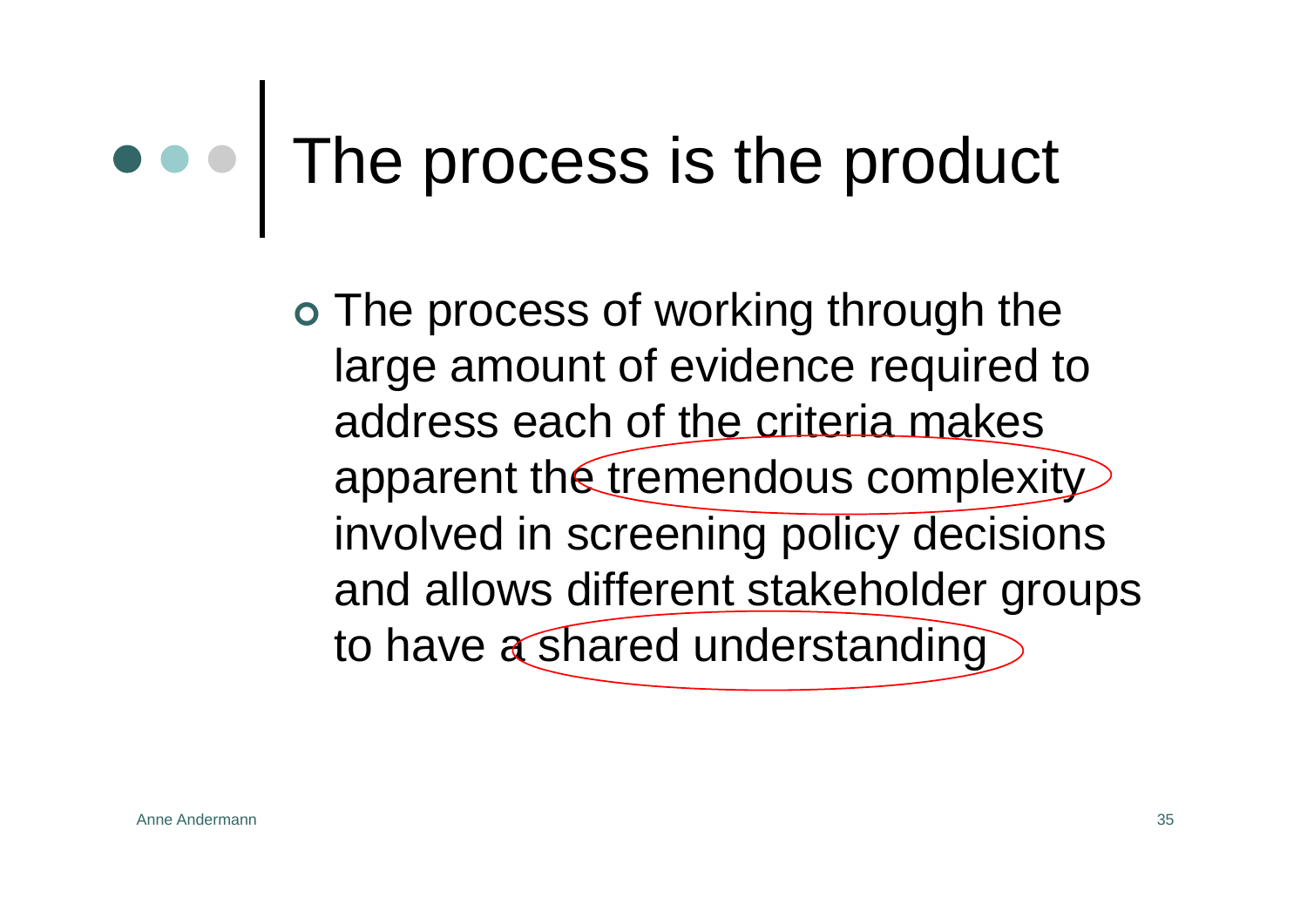## Neither good nor bad

- o Screening as a strategy to prevent disease is neither good nor bad – it depends on:
	- $\bullet$  how the screening program is developed and implemented,
	- $\bullet$  whether an added benefit can be assured,
	- $\bullet$  what safeguards are in place to minimize potential harms, and
	- $\bullet$  whether the program is properly integrated into a wider continuum of services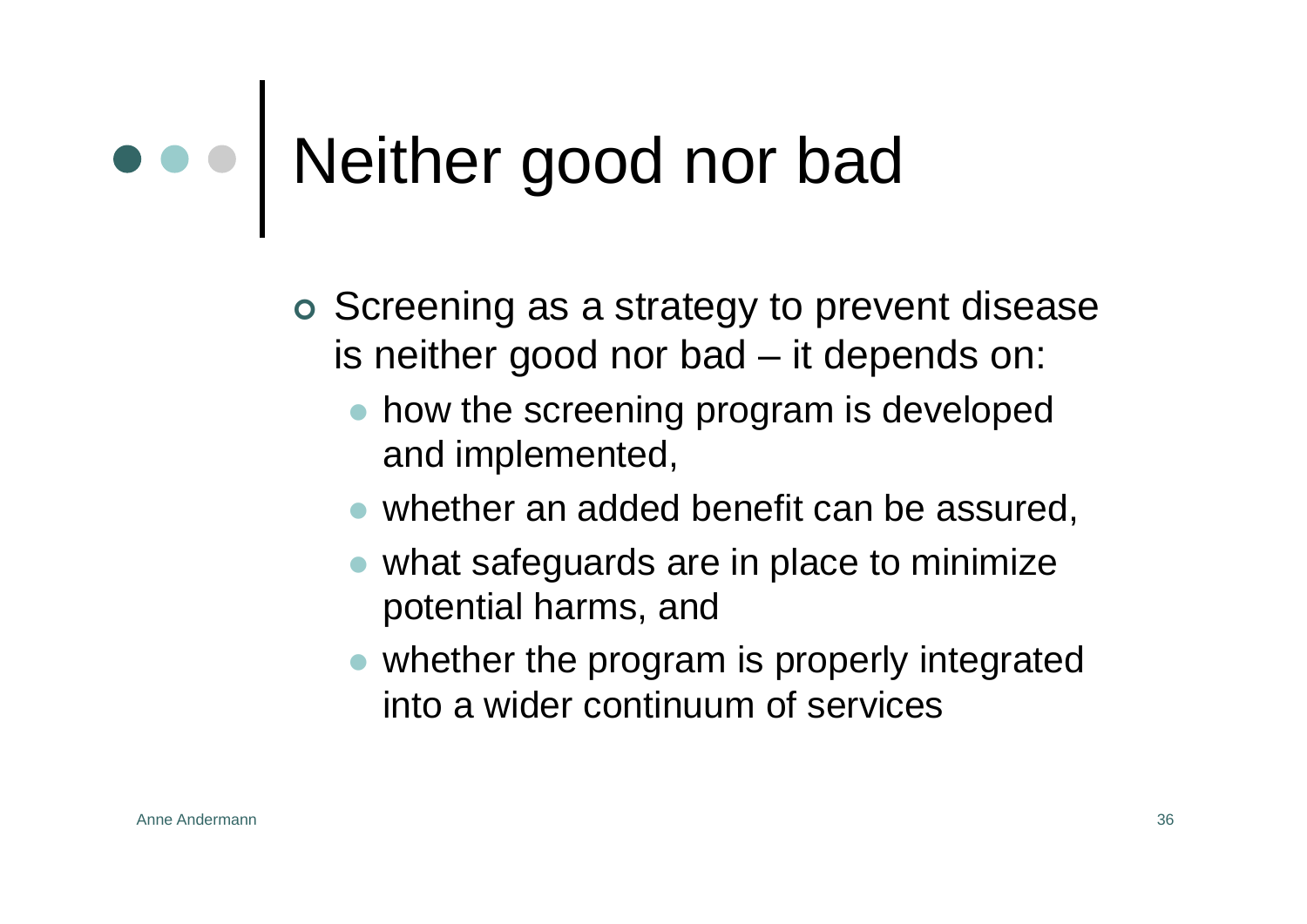# Fair process

| Using the decision guide to **make explicit the many advantages and disadvantages of screening**, as well as the potential opportunity costs, makes ultimate political decisions more transparent and allows decisions to be revisited as the knowledge base evolves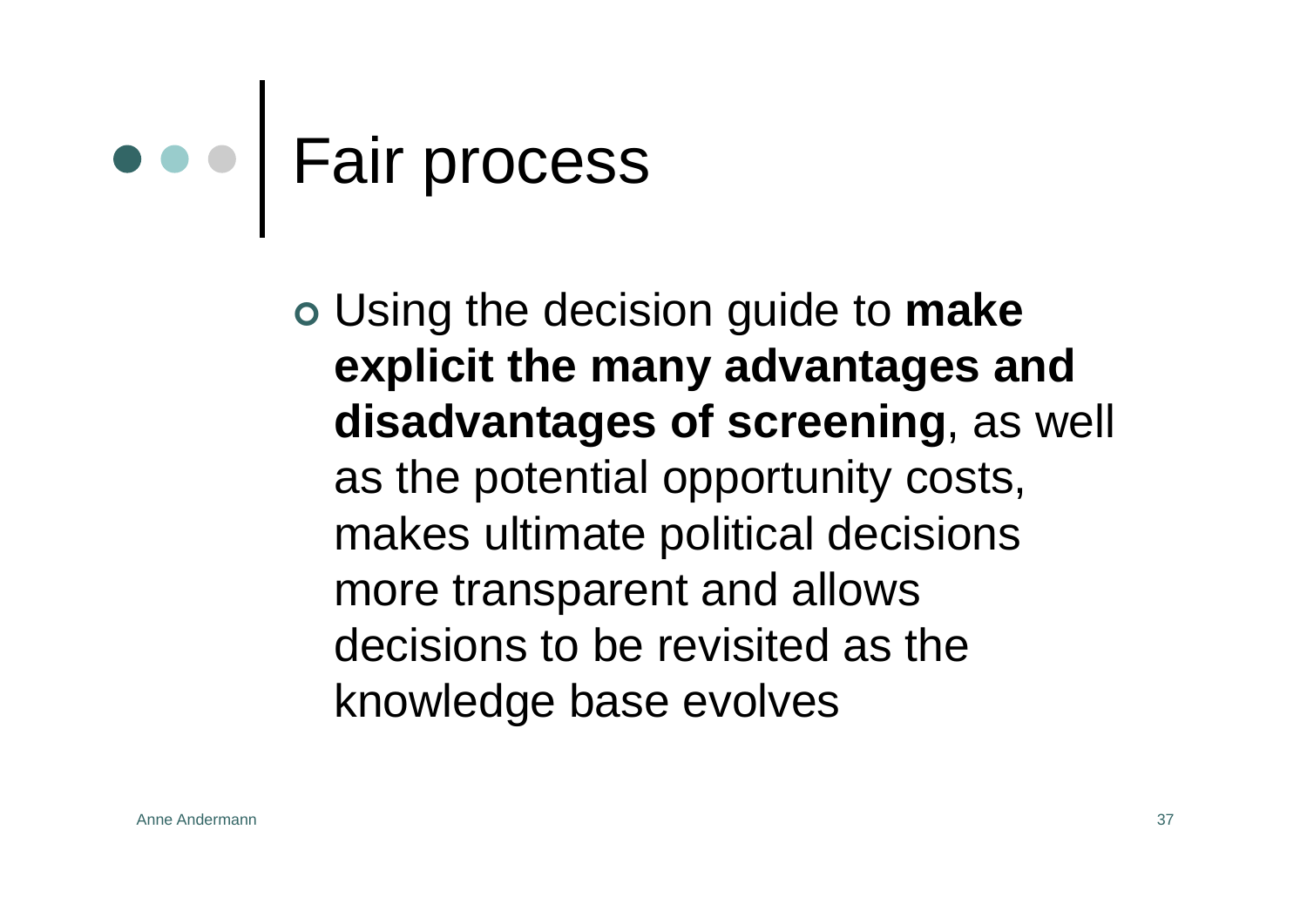# Not yet published

o Please see decision guide attached

- Confidential
- Please do not circulate